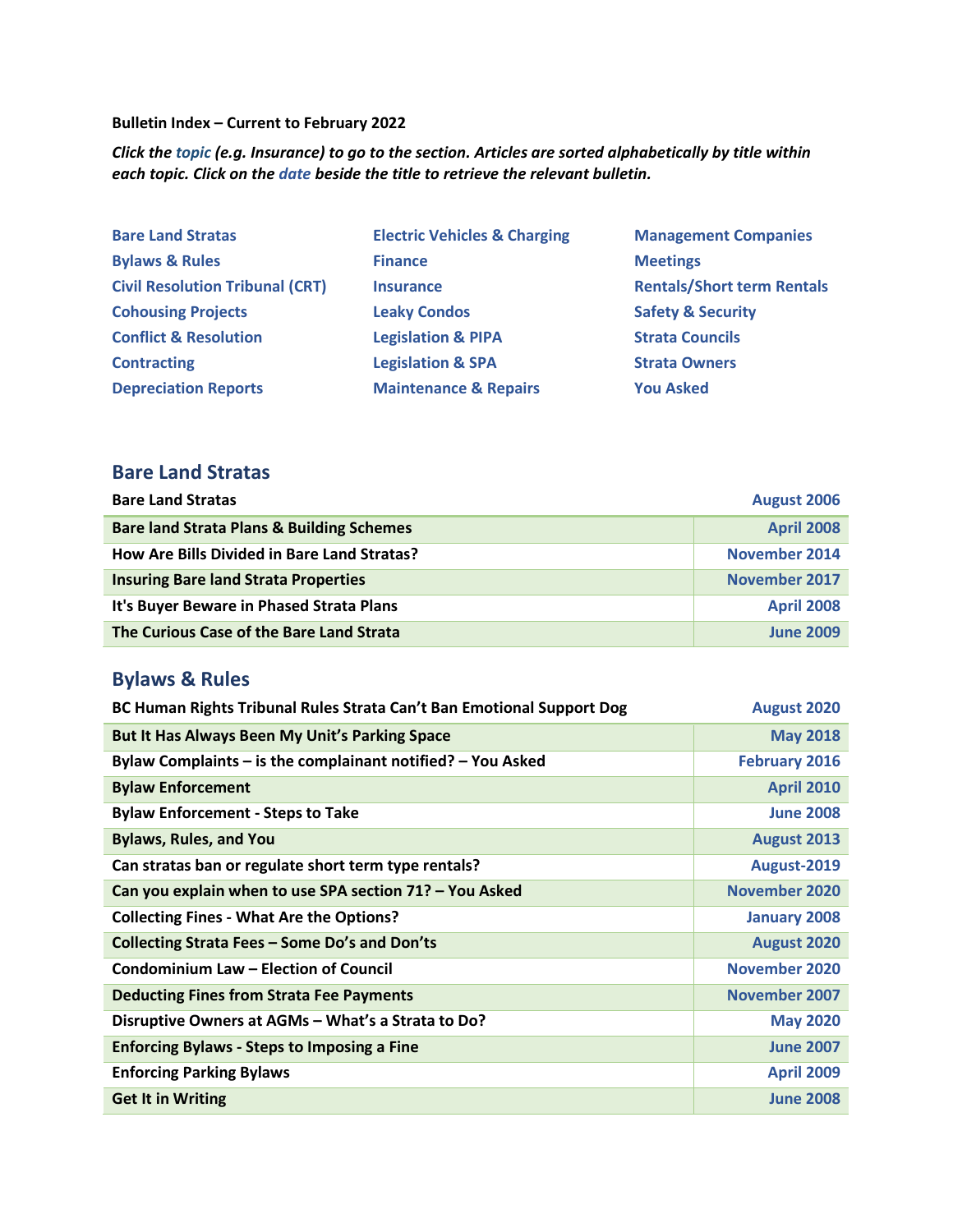| Granting Exceptions or Exemptions to Bylaws - You Asked                                               | <b>May 2014</b>      |
|-------------------------------------------------------------------------------------------------------|----------------------|
| How to Run a Strata Corporation in the Midst of a Pandemic                                            | <b>May 2020</b>      |
| Is an owner with unpaid fines eligible to vote? - You Asked                                           | <b>February 2021</b> |
| Is Your Strata's Registered Address up to Date?                                                       | August 2019          |
| The Law vs. Compassion - Should the SPA allow for Medical Difficulties?                               | <b>February 2020</b> |
| <b>Pet Bylaw Enforcement</b>                                                                          | August 2006          |
| Pet Bylaw Enforcement  Again! - You Asked                                                             | <b>February 2018</b> |
| <b>Pet Problems</b>                                                                                   | <b>May 2018</b>      |
| <b>Plugging into User Fees</b>                                                                        | <b>May 2018</b>      |
| Privacy Matters - OIPC Podcast helps stratas protect personal information                             | <b>May 2020</b>      |
| Secretly Re-renting Condo on AirBnB Proves Costly for Toronto Tenant                                  | <b>November 2018</b> |
| Should We Have Rules of Order in Our Bylaws? Which Ones?                                              | <b>August 2020</b>   |
| <b>Smoking Bylaw Enforcement</b>                                                                      | <b>November 2018</b> |
| Strata Alert: Take a Deep Breath. "Restricted Proxies" are still OK                                   | November 2020        |
| <b>Strata Change to Help Availability of Long-Term Rentals</b>                                        | <b>August 2018</b>   |
| <b>Strata Corporations and Vaccine Passports</b>                                                      | <b>November 2021</b> |
| <b>Suggested Smoking Prohibition Bylaw</b>                                                            | <b>February 2017</b> |
| The Benefits of Filing Consolidated Strata Bylaws                                                     | <b>February 2022</b> |
| The Matter of Fining A Strata Owner                                                                   | <b>June 2010</b>     |
| Top 5 Bylaws to Watch Out for When Purchasing a Strata Property                                       | <b>May 2021</b>      |
| What is a Small Dog? - You Asked                                                                      | August 2017          |
| Why Can't We Make Exceptions to the Act or Bylaws When One Owner Needs a<br><b>Break? - You Asked</b> | <b>May 2020</b>      |
| Why Your Bylaws Should Include a Preamble                                                             | November 2019        |

# <span id="page-1-0"></span>**Civil Resolution Tribunal** (CRT)

| Can the CRT Change the Strata Property Act?                               | <b>February 2022</b> |
|---------------------------------------------------------------------------|----------------------|
| Civil Resolution Tribunal Issues an Injunction Against an Owner           | November 2018        |
| <b>The CRT Prefers Precise Procedures</b>                                 | August 2018          |
| Civil Resolution Tribunal Update - Spring 2013                            | <b>May 2013</b>      |
| Civil Resolution Tribunal Update - Spring 2014                            | <b>May 2014</b>      |
| Civil Resolution Tribunal Update - Autumn 2014                            | <b>November 2014</b> |
| Civil Resolution Tribunal Update - Winter 2015                            | <b>February 2015</b> |
| Civil Resolution Tribunal Update - Summer 2015                            | August 2015          |
| Civil Resolution Tribunal Update - Spring 2017                            | <b>May 2017</b>      |
| <b>CRT Roundup</b>                                                        | <b>November 2017</b> |
| Disruptive Owners at AGMs - What's a Strata to Do?                        | <b>May 2020</b>      |
| Making the most of your CRT Claim                                         | November 2019        |
| Managing a Strata During a Pandemic                                       | <b>February 2021</b> |
| Privacy Matters - OIPC Podcast helps stratas protect personal information | <b>May 2020</b>      |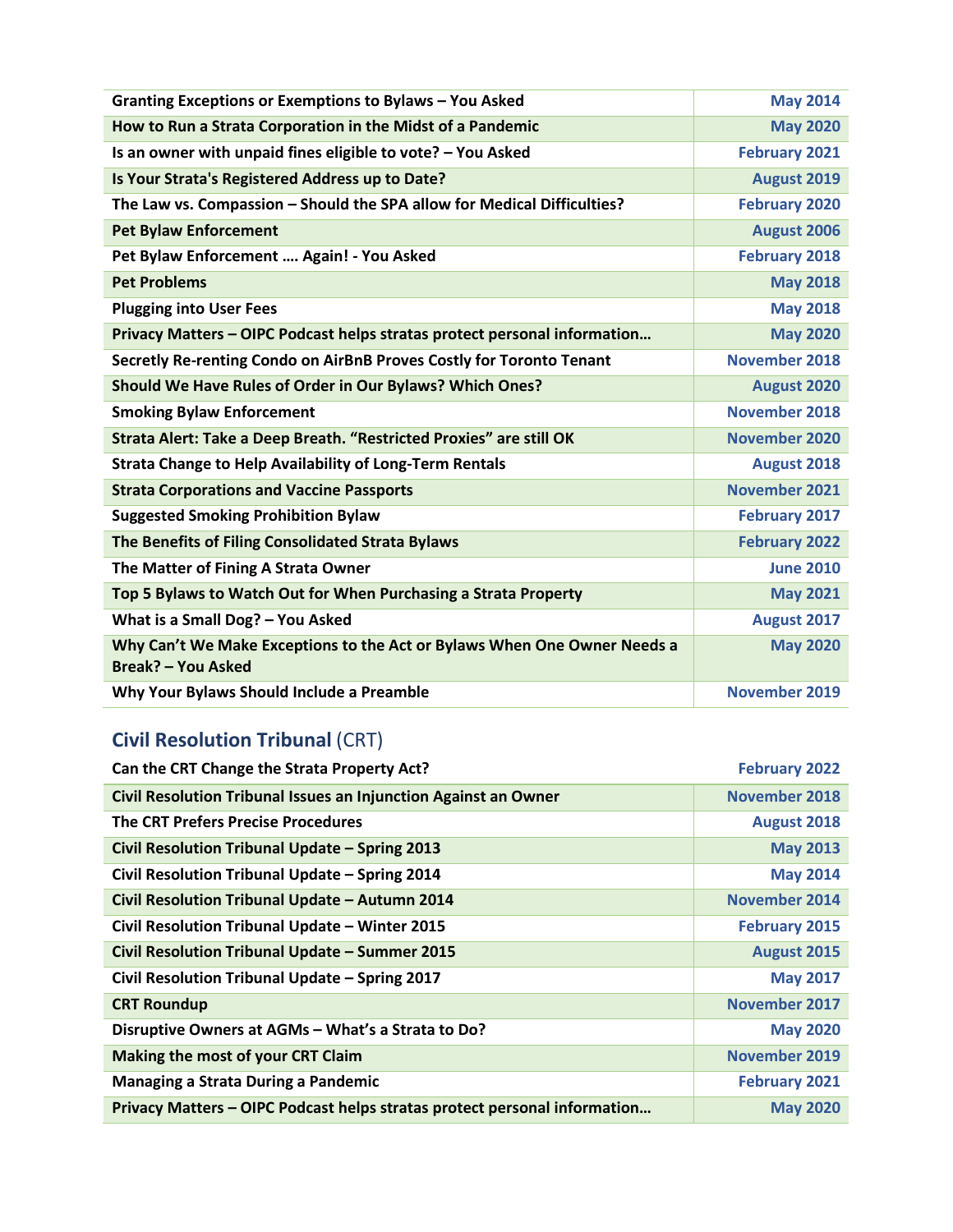| Strata Alert: Supreme Court Clarifies Jurisdiction of the Civil Resolution Tribunal<br>over Strata Claims | <b>November 2019</b> |
|-----------------------------------------------------------------------------------------------------------|----------------------|
| The CRT is Accepting Strata Claims for Early Intake                                                       | August 2016          |
| The Payment of Expenses for the Civil Resolution Tribunal                                                 | <b>May 2020</b>      |
| Will the New "Dispute Resolution" Tribunals bring peace to Strata Land?                                   | <b>November 2011</b> |
| You can Lead a Horse to Water, but can you Make it Follow a Civil Resolution<br><b>Tribunal Order?</b>    | August 2019          |

## <span id="page-2-0"></span>**Cohousing Projects**

| <b>Cohousing - Strata Ownership with a Twist</b>                 | <b>April 2008</b>    |
|------------------------------------------------------------------|----------------------|
| <b>Condominium Living, Community, Cooperation, and Consensus</b> | <b>November 2008</b> |

### <span id="page-2-1"></span>**Conflict & Resolution**

| <b>Access to Complaint Letters</b>                                                                     | August 2020           |
|--------------------------------------------------------------------------------------------------------|-----------------------|
| <b>Alternative Dispute Resolution &amp; Stratas</b>                                                    | August 2006           |
| Can the CRT Change the Strata Property Act?                                                            | <b>February 2022</b>  |
| <b>Communicating with Difficult People AKA 'Strata Council Bullies'</b>                                | November 2020         |
| <b>Condominium Conflict Resolutions: Recognizing the Role of Culture</b>                               | August 2013           |
| <b>Condominium Living, Community, Cooperation and Consensus</b>                                        | <b>November 2008</b>  |
| <b>Dispute Resolution Flow Chart</b>                                                                   | November 2006         |
| How does a strata council deal with "difficult owners"? - You Asked                                    | August 2013           |
| <b>Quotes on Conflict Resolution</b>                                                                   | <b>November 2013</b>  |
| <b>Small Claims Jurisdiction in Strata Matters</b>                                                     | <b>September 2008</b> |
| <b>Strata Dispute Online Self-Help Tool in the Works</b>                                               | August 2013           |
| <b>Strata President is a Bully Who Manipulates and Intimidates Residents</b>                           | August 2020           |
| <b>Think Before You Speak</b>                                                                          | <b>November 2021</b>  |
| What Do I Do When I Disagree with Council Decisions?                                                   | <b>February 2009</b>  |
| Will the New "Dispute Resolution" Tribunals bring peace to Strata Land?                                | November 2011         |
| You can Lead a Horse to Water, but can you Make it Follow a Civil Resolution<br><b>Tribunal Order?</b> | August 2019           |

## <span id="page-2-2"></span>**Contracting**

| <b>Cautionary Tales - (Reviewing Contracts)</b>                             | <b>May 2006</b>      |
|-----------------------------------------------------------------------------|----------------------|
| <b>Developing Service Contracts</b>                                         | <b>February 2006</b> |
| How much should a council supervise contractors? - You Asked                | August 2013          |
| How Will Real Estate Service Act (RESA) Affect Strata Management Contracts? | <b>February 2006</b> |
| Is the Strata Manager Correct?                                              | <b>April 2010</b>    |
| Is Your Strata Agent the Final Authority?                                   | <b>May 2006</b>      |
| <b>Pitfalls in Strata Management Contracts</b>                              | <b>June 2007</b>     |
| Pre-Sales: Is What You See What You Get:                                    | <b>May 2019</b>      |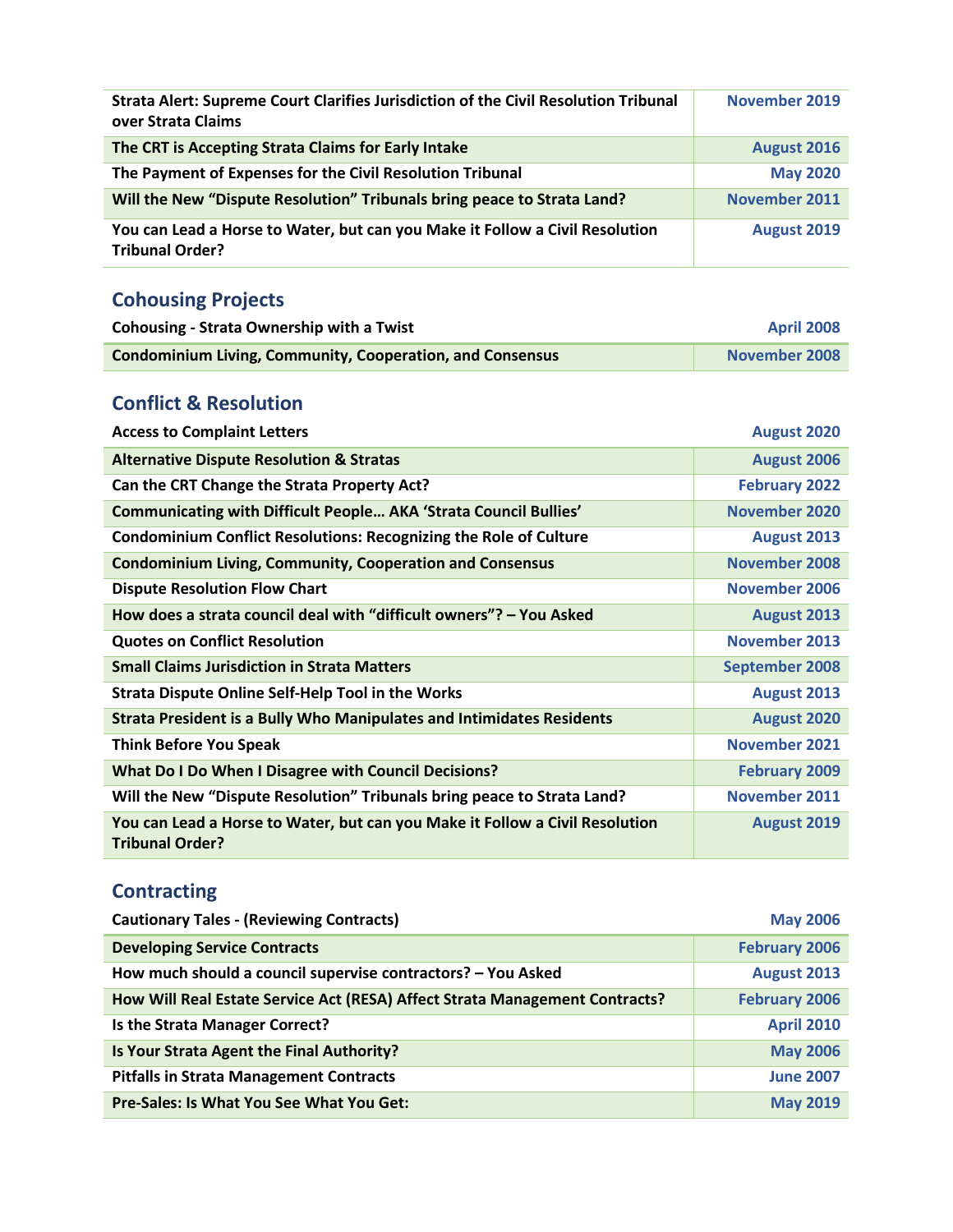| Should We Employ an Owner as A Handyman? | <b>June 2007</b>   |
|------------------------------------------|--------------------|
| <b>Strata Service Contracts</b>          | <b>August 2006</b> |
| The New Strata Management Contract       | November 2007      |

## <span id="page-3-0"></span>**Depreciation Reports**

| <b>10 Myths Delaying Depreciation Reports</b>                  | <b>February 2015</b> |
|----------------------------------------------------------------|----------------------|
| <b>Depreciation Report: Then and Now</b>                       | August 2019          |
| <b>Depreciation Reports: One Strata's Experience</b>           | <b>August 2012</b>   |
| <b>Depreciation Reports: Planning for The Inevitable</b>       | September 2010       |
| Depreciation Schedule Benefits - You Asked                     | <b>January 2008</b>  |
| <b>Getting the Most from Your Depreciation Report</b>          | <b>November 2012</b> |
| How Depreciation Reports Can Help Manage the CRF               | <b>February 2018</b> |
| Preparing for the future: Depreciation Reports under the SPA   | <b>February 2012</b> |
| Sellers Take Note - Your Strata's DR is Important              | November 2015        |
| SPA Section 94 is now in force (Depreciation Reports & Form B) | <b>February 2012</b> |
| <b>The Strata Insurance Crisis</b>                             | <b>May 2020</b>      |
| <b>When Should We Update Our Depreciation Report?</b>          | <b>November 2015</b> |
| Who Will Prepare Your Depreciation Report: Three Quotes        | November 2012        |
| <b>Why Redo Depreciation Reports?</b>                          | <b>May 2012</b>      |
| You Have Your DR? Great! Now Where is Your Plan, MAM?          | November 2014        |

# <span id="page-3-1"></span>**Electric Vehicles & Charging**

| Charging for Charging (Electric Car Plug-Ins) | September 2009 |
|-----------------------------------------------|----------------|
| <b>EV Charging Webinar Series</b>             | November 2021  |

#### <span id="page-3-2"></span>**Finance**

| Annual Audit by Property Manager - You Asked                            | <b>February 2013</b>  |
|-------------------------------------------------------------------------|-----------------------|
| <b>Approving Annual Budget</b>                                          | <b>September 2008</b> |
| Are Two Signatures Enough at Coast Capital Savings?                     | <b>April 2007</b>     |
| <b>Assessing Townhouse Complexes for Shingling Roofs</b>                | <b>February 2010</b>  |
| <b>Banking and Investing for Strata Corporations</b>                    | <b>May 2012</b>       |
| <b>Breaking the Deadlock</b>                                            | <b>February 2014</b>  |
| <b>Budgeting for Stratas</b>                                            | <b>February 2012</b>  |
| <b>Budgets, Expenditures and Finances Under the Strata Property Act</b> | <b>June 2009</b>      |
| Can Fines Be Deducted from Strata Fee Payments? - You Asked             | <b>February 2011</b>  |
| <b>Can I Spend the Money?</b>                                           | <b>November 2021</b>  |
| <b>COCOA Suggestions to Insurance Bureau of Canada: re: Condos</b>      | <b>August 2020</b>    |
| <b>Collecting Unpaid Strata Fees</b>                                    | November 2010         |
| <b>Collecting Fines - What Are the Options?</b>                         | <b>January 2008</b>   |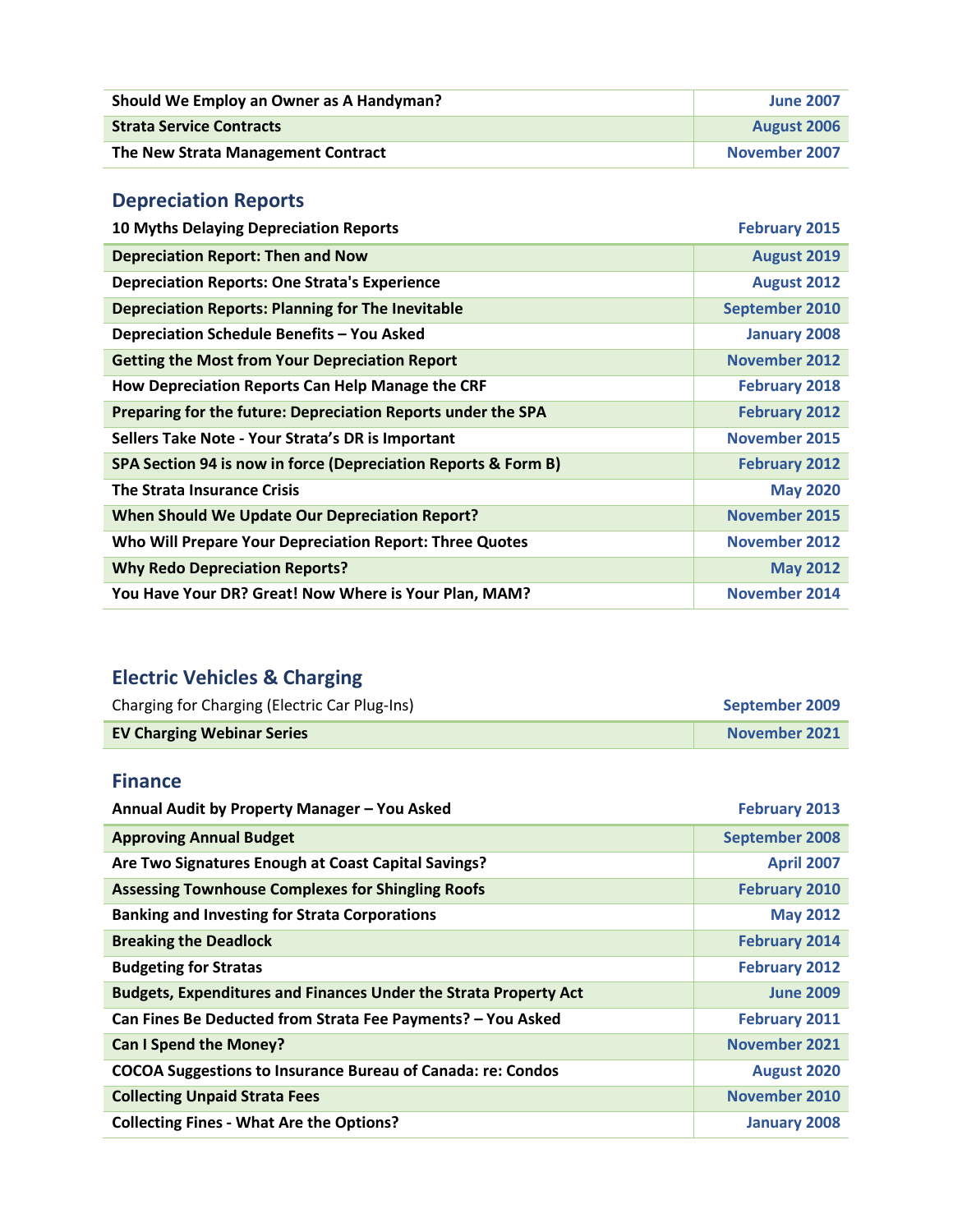| Collecting Strata Fees - Some Do's and Don'ts                                                                  | August 2020           |
|----------------------------------------------------------------------------------------------------------------|-----------------------|
| <b>Cost for Copying Strata Records by Strata Agents</b>                                                        | September 2009        |
| <b>CRD Recycling Subsidy Not Keeping Up with Fee Increases</b>                                                 | <b>November 2008</b>  |
| <b>Creating a Viable Finding Plan</b>                                                                          | <b>February 2013</b>  |
| <b>Deducting Fines from Strata Fee Payments</b>                                                                | <b>November 2007</b>  |
| <b>Depreciation Schedule Benefits</b>                                                                          | <b>January 2008</b>   |
| Do We Need Only 25% of the Operating Budget in our CRF?                                                        | <b>February 2022</b>  |
| Do You Know Where Your Reserve Funds Are Tonight?                                                              | <b>September 2008</b> |
| <b>Dryer Vents - Who Pays?</b>                                                                                 | August 2007           |
| <b>Enforcing Bylaws - Steps to Imposing a Fine</b>                                                             | <b>June 2007</b>      |
| <b>Financial Reporting for Stratas</b>                                                                         | <b>November 2011</b>  |
| <b>Follow the SPA and Save Money</b>                                                                           | <b>September 2010</b> |
| <b>Gambling with Deferred Maintenance - Food for Thought</b>                                                   | <b>May 2015</b>       |
| <b>Getting the Most from Your Depreciation Report</b>                                                          | <b>November 2012</b>  |
| HOA Lawsuit, Deferred Maintenance Make These North Myrtle Beach Condos a<br><b>Tough Sell (South Carolina)</b> | <b>November 2019</b>  |
| <b>Home Owner Grant Centralized</b>                                                                            | <b>May 2021</b>       |
| <b>Home Renovation Tax Credit for Common Property</b>                                                          | <b>February 2010</b>  |
| How an Operating Cost Audit Can Lower Fees                                                                     | <b>June 2007</b>      |
| How Much Financial Information Should We Give Out?                                                             | <b>November 2015</b>  |
| How to Budget for Components That May Never Need Replacing                                                     | August 2015           |
| <b>How to Explain Our CRF Clearly?</b>                                                                         | <b>November 2015</b>  |
| How to Set Up Your Strata's Annual Budget Today                                                                | <b>February 2016</b>  |
| How You Manage Your Money: VISOA Survey Results                                                                | August 2012           |
| How Your Strata Can Save \$1,400 Or More Per Year                                                              | <b>February 2011</b>  |
| <b>HST And Strata Properties</b>                                                                               | <b>February 2010</b>  |
| Income of Strata Corporations: How Not to Lose Tax-Exempt Status                                               | <b>November 2015</b>  |
| Is it Worth it to Buy a Condo in Canada Anymore? New Book Warns of Risk of<br><b>Collapse</b>                  | November 2019         |
| Left Over Special Levy Funds                                                                                   | <b>November 2009</b>  |
| <b>Loans to Strata Corporations</b>                                                                            | <b>May 2017</b>       |
| My experience with reserve fund studies                                                                        | <b>February 2012</b>  |
| New Regulation 6.11 for Investment of Money in the Contingency Fund                                            | <b>May 2014</b>       |
| Pay to Examine Finance Records?                                                                                | <b>November 2008</b>  |
| <b>Raiding the Honey Pot</b>                                                                                   | <b>November 2020</b>  |
| Ramping Up Potential Costs for BC Strata Owners                                                                | <b>September 2008</b> |
| Re-Roof - Now or Later?                                                                                        | <b>May 2021</b>       |
| <b>RESA - The Cost of Management Services</b>                                                                  | <b>April 2006</b>     |
| Real Estate Council - Interfering in our Strata's Books? - You Asked                                           | <b>February 2015</b>  |
| Responsible investment of the Contingency Reserve Fund                                                         | <b>February 2012</b>  |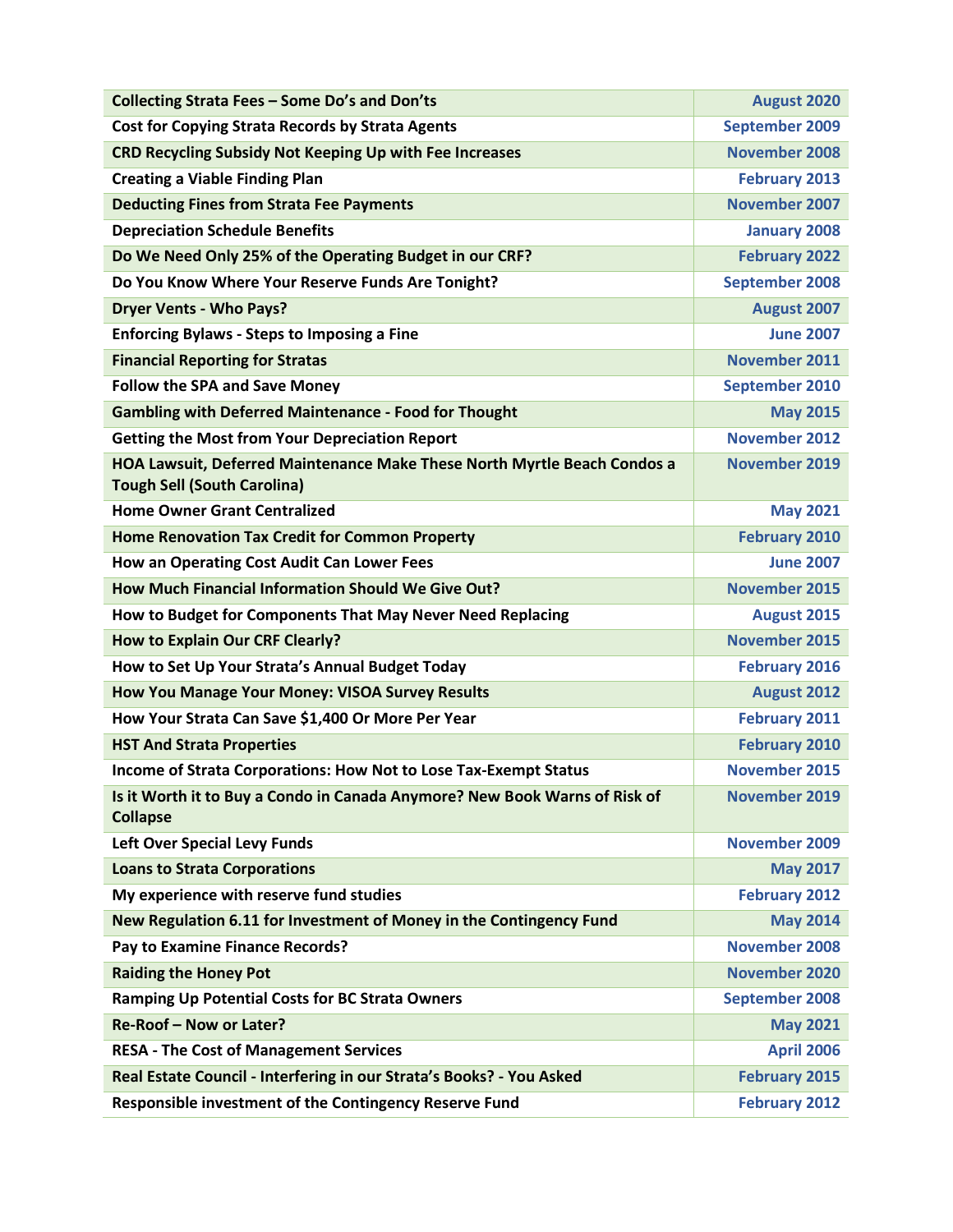| Right to Examine the Strata Corporation's Monthly Bank Statement            | <b>April 2007</b>     |
|-----------------------------------------------------------------------------|-----------------------|
| <b>Rising Insurance Rates</b>                                               | November 2020         |
| Self-Insurance is an Option for Condo Owners                                | <b>August 2020</b>    |
| <b>Should Strata Corporations Plan to Borrow</b>                            | <b>February 2013</b>  |
| <b>Small Claims Jurisdiction in Strata Matters</b>                          | <b>September 2008</b> |
| <b>Strata Insurance Rates are Rising</b>                                    | <b>February 2020</b>  |
| <b>Strata Maintenance Financing: A Viable Option for Funding Shortfalls</b> | <b>August 2013</b>    |
| The Challenges of Managing a Distressed Property                            | <b>May 2020</b>       |
| The Curious Case of the Deficit Budget                                      | <b>February 2021</b>  |
| The Matter of Fining A Strata Owner                                         | <b>June 2010</b>      |
| The Payment of Expenses for the Civil Resolution Tribunal                   | <b>May 2020</b>       |
| The Reserve Fund: Top Condo Feature to Sell Your Condo                      | November 2019         |
| <b>The Strata Insurance Crisis</b>                                          | <b>May 2020</b>       |
| <b>Two Court Cases Affecting BC Strata Owners</b>                           | <b>February 2015</b>  |
| <b>What Are the Rules for Automatic Debits?</b>                             | <b>November 2014</b>  |
| What Are the Rules on Unapproved Expenditures?                              | <b>November 2015</b>  |
| <b>What Costs Can a Strata Corporation Recoup?</b>                          | <b>November 2007</b>  |
| When Can A Strata Claim for an Insurance Deductible?                        | August 2007           |
| <b>When Cheque Stubs are Not Enough</b>                                     | November 2006         |
| When Must the Strata Pay to Repair Damage To Strata Lot?                    | <b>February 2009</b>  |
| <b>Who is Responsible for Repairing Skylights?</b>                          | <b>November 2014</b>  |
| <b>Who Pays for Unauthorized Inspections?</b>                               | August 2011           |
| Who Pays for Water Damage in a Strata Lot?                                  | <b>May 2020</b>       |
| Who Pays for What? Strata Unit Owner or Strata Corp?                        | <b>April 2007</b>     |
| <b>Who Pays for Windows?</b>                                                | August 2006           |
| <b>Who Pays? (Overview Claire Page Seminar)</b>                             | <b>May 2011</b>       |
| Who Will Prepare Your Depreciation Report: Three Quotes                     | <b>November 2012</b>  |
| <b>Whose Pipe is it Anyway?</b>                                             | <b>May 2021</b>       |
| <b>Windows Are Not Clear</b>                                                | November 2009         |

#### <span id="page-5-0"></span>**Insurance**

| Accentuating the Positive - President's Message                                  | <b>February 2021</b> |
|----------------------------------------------------------------------------------|----------------------|
| BC Business: It's a Tough Climate for Condo Owners, But Not in the Way You Think | August 2019          |
| <b>BC Strata Insurance Market Could Take Years to Correct</b>                    | <b>February 2021</b> |
| <b>COCOA Suggestions to Insurance Bureau of Canada: re: Condos</b>               | August 2020          |
| <b>Condo Flooding Liability 101</b>                                              | August 2020          |
| Does Owner Have to Pay Strata's Insurance Deductible? - You Asked                | <b>February 2015</b> |
| Have You Checked Your Insurance Coverage Lately?                                 | <b>April 2006</b>    |
| Importance of Insuring a Condominium to its Full Replacement Cost                | <b>May 2018</b>      |
| <b>Insurance Appraisals - Show Me the Value</b>                                  | <b>February 2011</b> |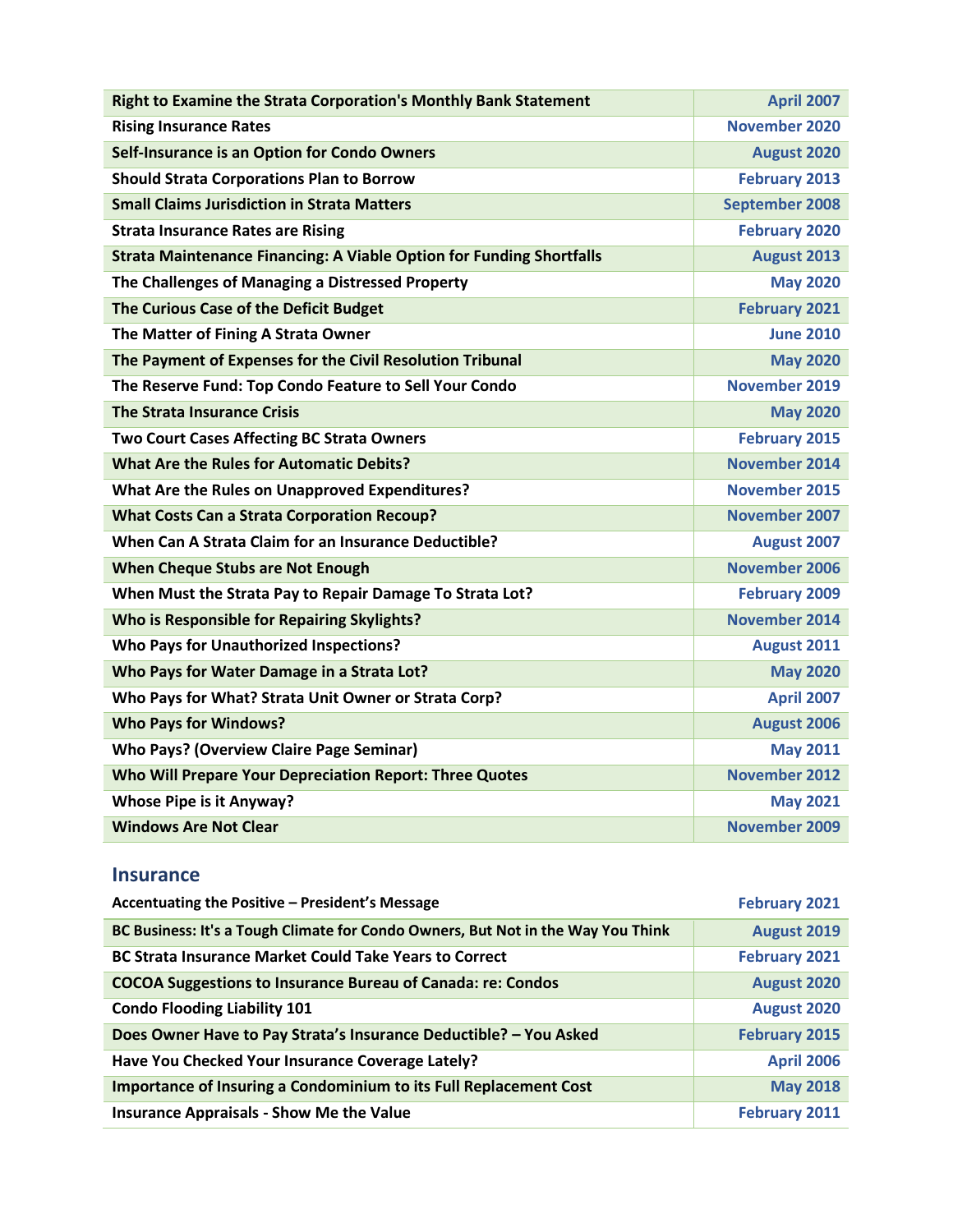| <b>Insurance Appraisals: Insuring Your Property to Value</b>        | <b>February 2015</b> |
|---------------------------------------------------------------------|----------------------|
| <b>Insurance Claims Under the Strata Property Act</b>               | <b>February 2018</b> |
| <b>Insurance on Improvements &amp; Betterments</b>                  | <b>April 2008</b>    |
| Insurance Trends for Condominium and Apartment Buildings in 2011    | <b>February 2011</b> |
| Insure vs. Repair - Who is responsible?                             | August 2019          |
| <b>Insuring Bareland Strata Properties</b>                          | <b>November 2017</b> |
| <b>Know What Your Insurance Covers</b>                              | <b>November 2006</b> |
| <b>Raiding the Honey Pot</b>                                        | <b>November 2020</b> |
| <b>Residential Strata Insurance Changes in 2010</b>                 | <b>April 2010</b>    |
| <b>Rising Insurance Rates</b>                                       | <b>November 2020</b> |
| Self-Insurance is an Option for Condo Owners                        | August 2020          |
| <b>Shopping for Insurance</b>                                       | <b>February 2007</b> |
| <b>Strata Alert: Provincial Response to Strata Insurance Crisis</b> | August 2020          |
| <b>Strata Council Member Liability</b>                              | <b>May 2011</b>      |
| <b>Strata Insurance - A Lawyer's Perspective</b>                    | <b>May 2013</b>      |
| <b>Strata Insurance Changes</b>                                     | <b>May 2013</b>      |
| <b>Strata Insurance Deductibles</b>                                 | August 2013          |
| <b>Strata Insurance Deductibles</b>                                 | <b>November 2013</b> |
| <b>Strata Insurance Rates are Rising</b>                            | <b>February 2020</b> |
| The Challenges of Managing a Distressed Property                    | <b>May 2020</b>      |
| <b>The Strata Insurance Crisis</b>                                  | <b>May 2020</b>      |
| The Three R's of Strata Insurance                                   | <b>May 2011</b>      |
| <b>Understanding WorkSafe in your Strata Corporation</b>            | <b>May 2015</b>      |
| What Should be Included in a Strata Insurance Policy?               | <b>November 2007</b> |
| When Can A Strata Claim for an Insurance Deductible?                | August 2007          |
| Who Pays for Water Damage in a Strata Lot?                          | <b>May 2020</b>      |
| Who is Responsible? A Condo Toilet Overflows                        | November 2020        |
| <b>Whose Pipe is it Anyway?</b>                                     | <b>May 2021</b>      |

## <span id="page-6-0"></span>**Leaky Condos**

| Is Your Strata One of the "Leaky" Condos?     | <b>April 2006</b> |
|-----------------------------------------------|-------------------|
| <b>Member's Letter</b>                        | August 2006       |
| <b>Reconstruction Loans Scrapped by HPO</b>   | September 2009    |
| The Leaky Condo Problem & How To Live With It | November 2009     |

# <span id="page-6-1"></span>**Legislation & PIPA**

| Access to Complaint Letters - You Asked                      | <b>August 2020</b> |
|--------------------------------------------------------------|--------------------|
| <b>Guide Dogs and Service Animals in Strata Corporations</b> | <b>May 2015</b>    |
| Is the Strata Manager Correct?                               | <b>April 2010</b>  |
| Privacy Matters - OIPC, SPA, and PIPA                        | <b>May 2014</b>    |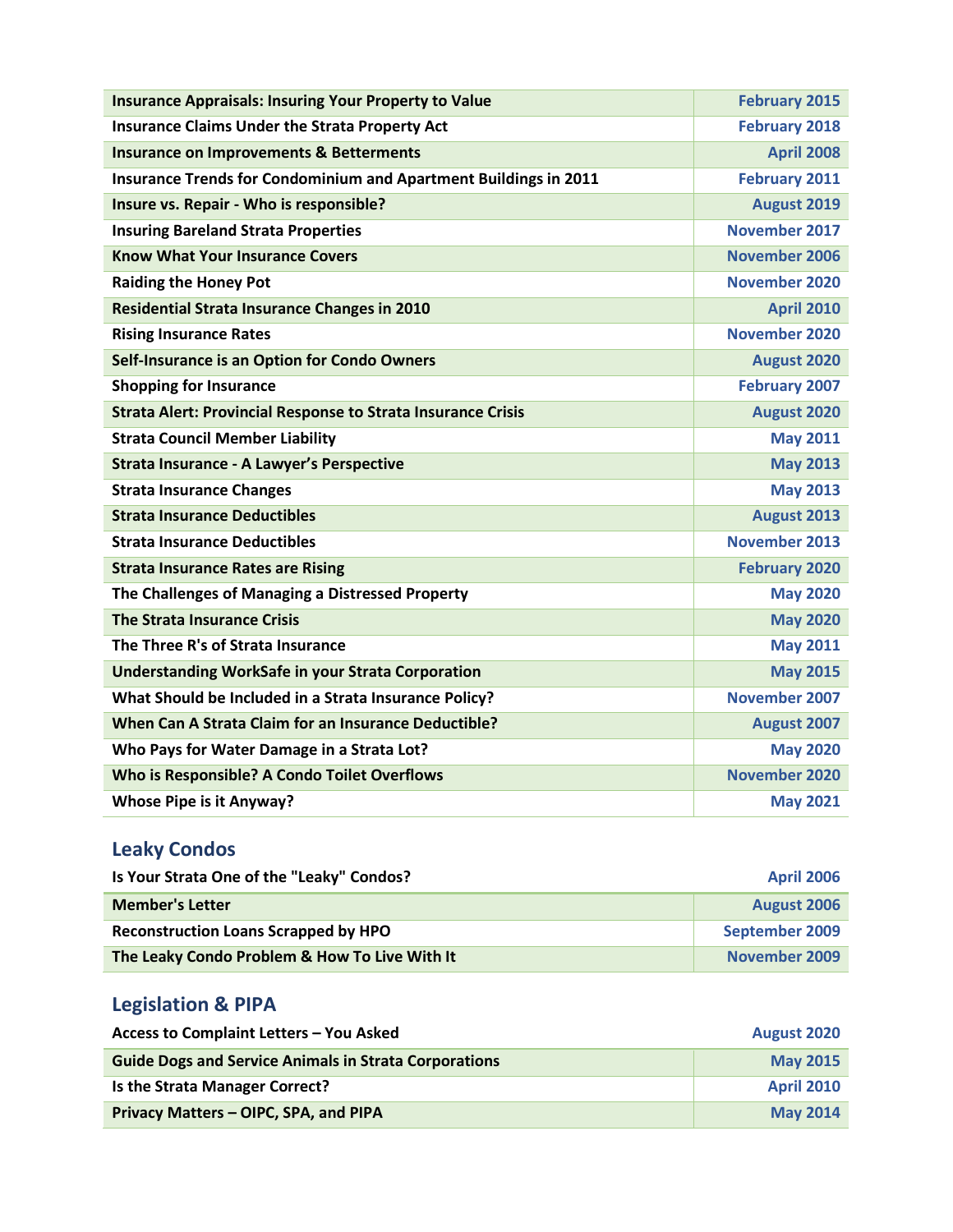| Privacy Matters - Do Strata documents have to be stored on Canadian Servers?              | <b>August 2014</b>   |
|-------------------------------------------------------------------------------------------|----------------------|
| Privacy Matters - Affects of PIPA on BC Strata Corporations                               | <b>November 2014</b> |
| Privacy Matters - How and when to make privacy breach complaints                          | August 2015          |
| Privacy Matters - Three common questions                                                  | <b>February 2017</b> |
| Privacy Matters - Making motions, Electronic recordings, and Seeking approval             | <b>February 2018</b> |
| Privacy Matters - OIPC Podcast helps stratas protect personal information                 | <b>May 2020</b>      |
| <b>Privacy Matters - SECURITY CAMERAS</b>                                                 | <b>November 2015</b> |
| Privacy Matters - Updated Privacy Guidance for Strata Corporations                        | <b>February 2022</b> |
| Strata Privacy Dispute: Tenant Loses Fight to Install Security Camera in Door<br>Peephole | <b>August 2020</b>   |
| Video Surveillance by Owners Within Strata Corporations                                   | <b>August 2018</b>   |

# <span id="page-7-0"></span>**Legislation & SPA**

| A Trespass Case - (Suing for Injury to Common Property)               | <b>June 2009</b>     |
|-----------------------------------------------------------------------|----------------------|
| About the New "Form B" - You Asked                                    | <b>May 2014</b>      |
| <b>Access for Candidates and Canvassers</b>                           | <b>May 2021</b>      |
| <b>Amendments to Ontario's Condo Act</b>                              | August 2015          |
| <b>Apathy &amp; Its Consequences</b>                                  | <b>June 2008</b>     |
| B.C. Law Institute - Post-AGM Make-up Strata Fees                     | <b>November 2018</b> |
| <b>BC Human Rights Tribunal Ruling - Strata Second Hand Smoke</b>     | <b>February 2017</b> |
| BC Law Institute Strata Property Law Project-Phase Two                | <b>February 2015</b> |
| <b>BC Strata Legislation Updates to Note</b>                          | <b>May 2013</b>      |
| <b>BC Strata Properties - What the numbers tell us</b>                | <b>February 2012</b> |
| <b>BCLI Consultation Paper on the Builders Lien Act</b>               | <b>November 2019</b> |
| Can a Proxy be Passed to a Second Person?                             | <b>November 2018</b> |
| Can Council Change Part of the Strata Lot to LCP?                     | <b>May 2013</b>      |
| Can Government Actions That Involve Stratas Help the Rental Shortage? | <b>February 2019</b> |
| Can you explain when to use SPA section 71? - You Asked               | <b>November 2020</b> |
| <b>Changes to Common Property</b>                                     | <b>November 2016</b> |
| <b>CHOA Regional Strata Advisory Committee</b>                        | November 2006        |
| <b>Civil Resolution Tribunal Update</b>                               | <b>May 2017</b>      |
| <b>Civil Resolution Tribunal Update</b>                               | <b>May 2014</b>      |
| <b>Civil Resolution Tribunal Update - Summer 2015</b>                 | August 2015          |
| Civil Resolution Tribunal Update, January 2015                        | <b>February 2015</b> |
| <b>Common Property Registration in the Land Title Office</b>          | <b>May 2016</b>      |
| <b>Depreciation Reports: One Strata's Experience</b>                  | August 2012          |
| <b>Depreciation Reports: Planning for The Inevitable</b>              | September 2010       |
| Developer's Rental Disclosure, Rentals, and the Cost of Housing       | <b>August 2018</b>   |
| Do Family Rentals Trump Age Bylaws?                                   | <b>May 2012</b>      |
| <b>Electing Council Members - A Majority Vote Is Not Required</b>     | <b>November 2016</b> |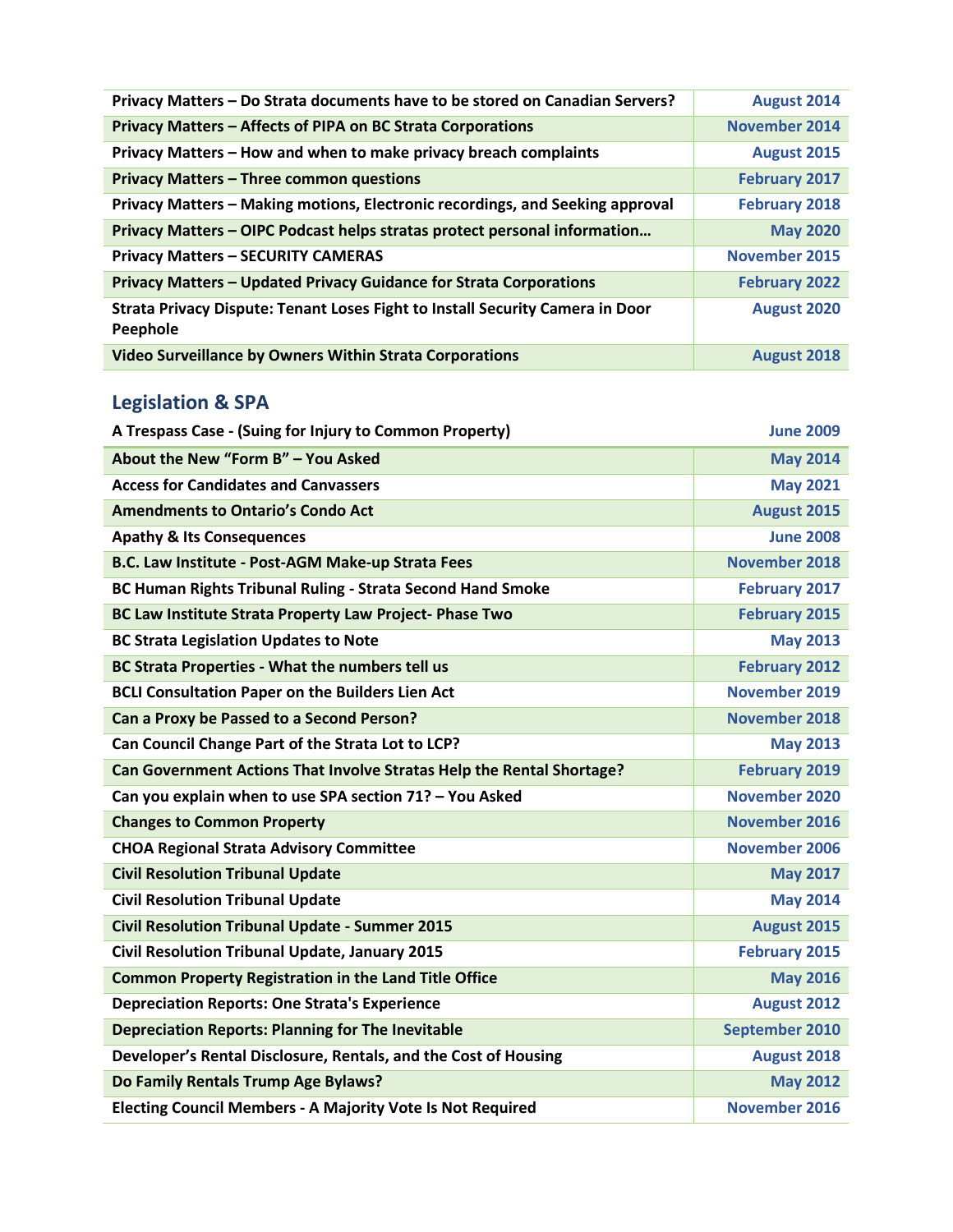| <b>Electronic Filing of SPA Plans and Documents Now Required</b>                                                    | <b>May 2012</b>       |
|---------------------------------------------------------------------------------------------------------------------|-----------------------|
| <b>Essential Strata Documents Needed for the Sale of a Unit</b>                                                     | <b>May 2020</b>       |
| <b>Alberta Court Rules Against Emotional Support Dog</b>                                                            | <b>February 2020</b>  |
| Fines and Due Process - An Analysis of S.135                                                                        | <b>February 2017</b>  |
| Here's Why Homeowners Shouldn't Rely on E-Voting for HOA Elections                                                  | <b>February 2020</b>  |
| How to Run a Strata Corporation in the Midst of a Pandemic                                                          | <b>May 2020</b>       |
| <b>Indemnity Agreements - When Can They Be Requested?</b>                                                           | <b>June 2010</b>      |
| Is an owner with unpaid fines eligible to vote? - You Asked                                                         | <b>February 2021</b>  |
| The Law vs. Compassion - Should the SPA allow for Medical Difficulties?                                             | <b>February 2020</b>  |
| Legal Issues for Buyers and Developers Of Pre-Sale Condos                                                           | <b>November 2009</b>  |
| Legislative Changes Needed - Your Page: Letters to VISOA                                                            | <b>November 2021</b>  |
| Letter - Stratas as a Fourth Level of Government                                                                    | <b>January 2008</b>   |
| Letter to the Minister of Municipal Affairs and Housing                                                             | <b>May 2019</b>       |
| Liens under the Strata Property Act                                                                                 | <b>November 2011</b>  |
| <b>Making the Strata Property Act More Owner-Friendly</b>                                                           | <b>September 2008</b> |
| <b>Meeting Procedure Under the Strata Property Act</b>                                                              | August 2016           |
| My experience with reserve fund studies                                                                             | <b>February 2012</b>  |
| No Expurgation by Council of Name of Complainant from Correspondence if<br>Sent to Respondent Under SPA ss. 35 & 36 | November 2019         |
| Our Depreciation Report Says We Need New Windows - Now What?                                                        | <b>May 2017</b>       |
| P.I.P.A. Guidelines and Strata Corporations                                                                         | <b>February 2010</b>  |
| Pilot program for Electric Vehicle Charging Saanich/Victoria                                                        | <b>May 2016</b>       |
| <b>Plugging into User Fees</b>                                                                                      | <b>May 2018</b>       |
| Preparing for the future: Depreciation Reports under the SPA                                                        | <b>February 2012</b>  |
| Privacy Matters - OIPC Podcast helps stratas protect personal information                                           | <b>May 2020</b>       |
| <b>Proposal Amendment to the Strata Property Act</b>                                                                | <b>November 2015</b>  |
| <b>Proxy Farming - You Asked</b>                                                                                    | <b>November 2021</b>  |
| <b>Proxy Voting Explained</b>                                                                                       | <b>May 2012</b>       |
| <b>RememberThink Before You Speak</b>                                                                               | <b>November 2013</b>  |
| <b>Rentals to Family Members</b>                                                                                    | <b>May 2019</b>       |
| <b>Renters under the Strata Property Act</b>                                                                        | <b>November 2012</b>  |
| <b>Responsible investment of the Contingency Reserve Fund</b>                                                       | <b>February 2012</b>  |
| <b>Service Dogs and Strata Corporations</b>                                                                         | <b>May 2016</b>       |
| Should We Hire an Appraisal Company or an Engineer Company?                                                         | August 2012           |
| <b>Single Regulator for Real Estate</b>                                                                             | <b>May 2021</b>       |
| <b>Smoking and The Strata Corporation</b>                                                                           | <b>June 2010</b>      |
| So You Want an Administrator? Two Opinions                                                                          | <b>November 2018</b>  |
| <b>Solving Parking &amp; Locker Assignments</b>                                                                     | <b>May 2019</b>       |
| <b>SPA and Privacy Concerns</b>                                                                                     | <b>November 2006</b>  |
| SPA Section 94 is now in force (Depreciation Reports & Form B)                                                      | <b>February 2012</b>  |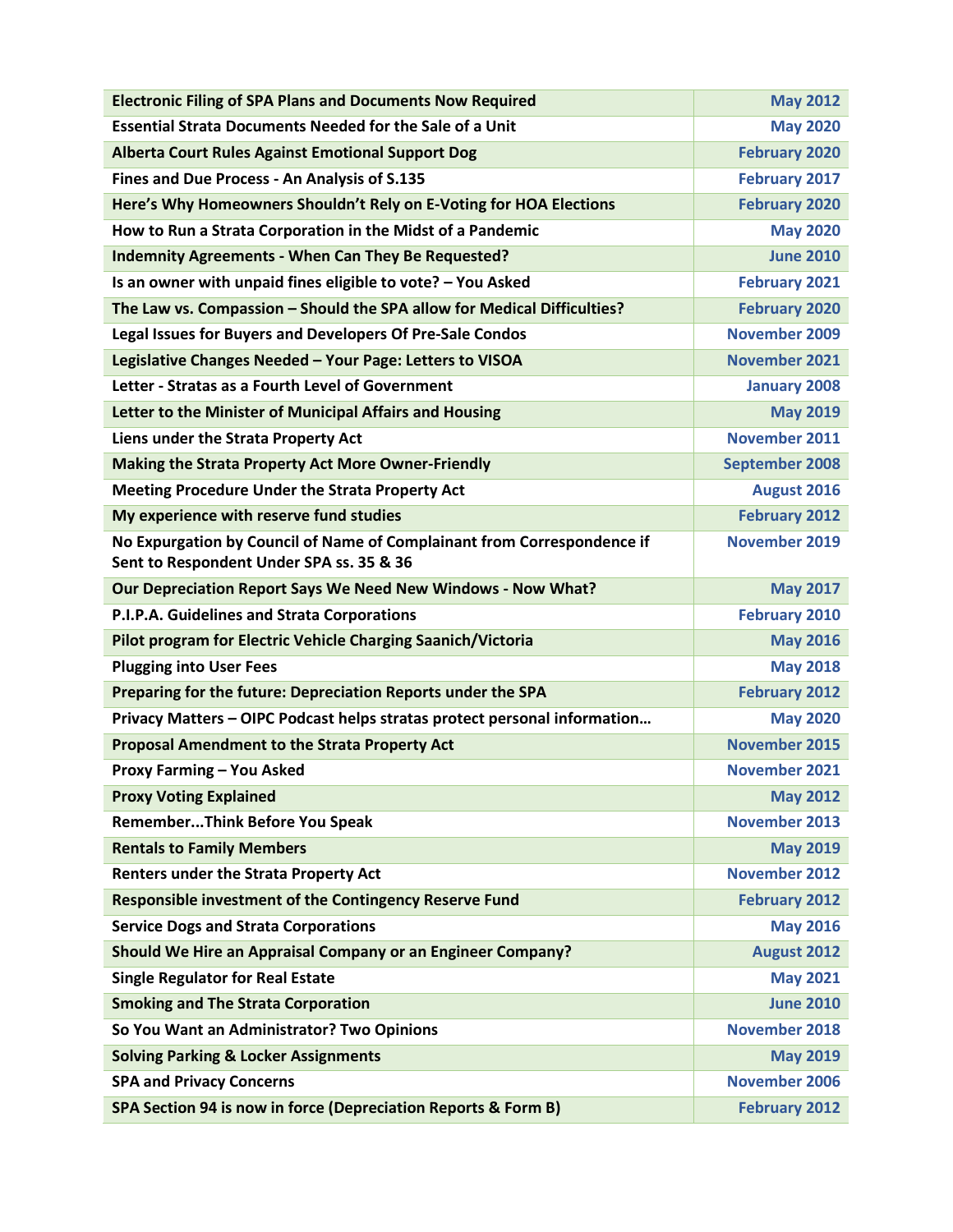| Strata Alert: Take a Deep Breath. "Restricted Proxies" are still OK                                   | <b>November 2020</b> |
|-------------------------------------------------------------------------------------------------------|----------------------|
| <b>Strata Corporations and the New Limitation Act</b>                                                 | <b>May 2013</b>      |
| <b>Strata Developer Not Above the Small Claims Act</b>                                                | <b>November 2010</b> |
| <b>Strata Legislation and Your MLA</b>                                                                | <b>January 2008</b>  |
| <b>Strata Legislation Initiative: An Update</b>                                                       | <b>November 2008</b> |
| <b>Strata Legislation Review - Will It Happen?</b>                                                    | <b>February 2009</b> |
| <b>Strata Property Act Amended</b>                                                                    | <b>November 2009</b> |
| <b>Strata Property Act Amendments Bill - April 9. 2014</b>                                            | <b>May 2014</b>      |
| <b>Strata Property Amendment Act</b>                                                                  | <b>April 2010</b>    |
| The Dummies Guide to the Strata Property Act                                                          | <b>June 2009</b>     |
| The Matter of a Mailing Address                                                                       | <b>May 2019</b>      |
| The Payment of Expenses for the Civil Resolution Tribunal                                             | <b>May 2020</b>      |
| The Straight Goods on Strata Fees                                                                     | <b>May 2019</b>      |
| <b>Unit Entitlement in Strata Corporations</b>                                                        | <b>February 2013</b> |
| <b>Update on the Civil Resolution Tribunal</b>                                                        | <b>May 2013</b>      |
| <b>Urban Legends</b>                                                                                  | August 2018          |
| User Fees Under the Strata Property Act                                                               | <b>May 2012</b>      |
| <b>VISOA Comments on Ontario's Condo Act</b>                                                          | August 2015          |
| <b>VISOA Legislation Initiative Update</b>                                                            | <b>June 2008</b>     |
| Water, Water Everywhere and Who's to Blame                                                            | <b>February 2013</b> |
| What Does It Mean to Be "Resident" In A Strata Lot?                                                   | September 2009       |
| What We Learn by Watching and Listening                                                               | <b>February 2016</b> |
| What's the Deadline for Providing a Form B?                                                           | <b>February 2022</b> |
| Who is Responsible for Owner-Installed Balcony Enclosures?                                            | November 2016        |
| <b>Who Pays? (Overview Claire Page Seminar)</b>                                                       | <b>May 2011</b>      |
| Why Can't We Make Exceptions to the Act or Bylaws When One Owner Needs a<br><b>Break? - You Asked</b> | <b>May 2020</b>      |
| <b>Why Redo Depreciation Reports?</b>                                                                 | <b>May 2012</b>      |
| Will the New "Dispute Resolution" Tribunals bring peace to Strata Land?                               | <b>November 2011</b> |

## <span id="page-9-0"></span>**Maintenance & Repairs**

| <b>All Electrical Equipment Needs Maintenance</b>        | September 2010       |
|----------------------------------------------------------|----------------------|
| <b>Alterations - An Overview</b>                         | August 2017          |
| <b>Annual Maintenance Part 1 - Administration</b>        | <b>June 2007</b>     |
| <b>Annual Maintenance Part 2 - Autumn</b>                | August 2007          |
| <b>Annual Maintenance Part 3- Winter</b>                 | November 2007        |
| <b>Annual Maintenance Part 4 - Spring</b>                | <b>January 2008</b>  |
| Are You Prepared for the Big One?                        | <b>February 2007</b> |
| <b>Assessing Townhouse Complexes for Shingling Roofs</b> | <b>February 2010</b> |
| <b>Bed Bugs Are Back</b>                                 | <b>April 2009</b>    |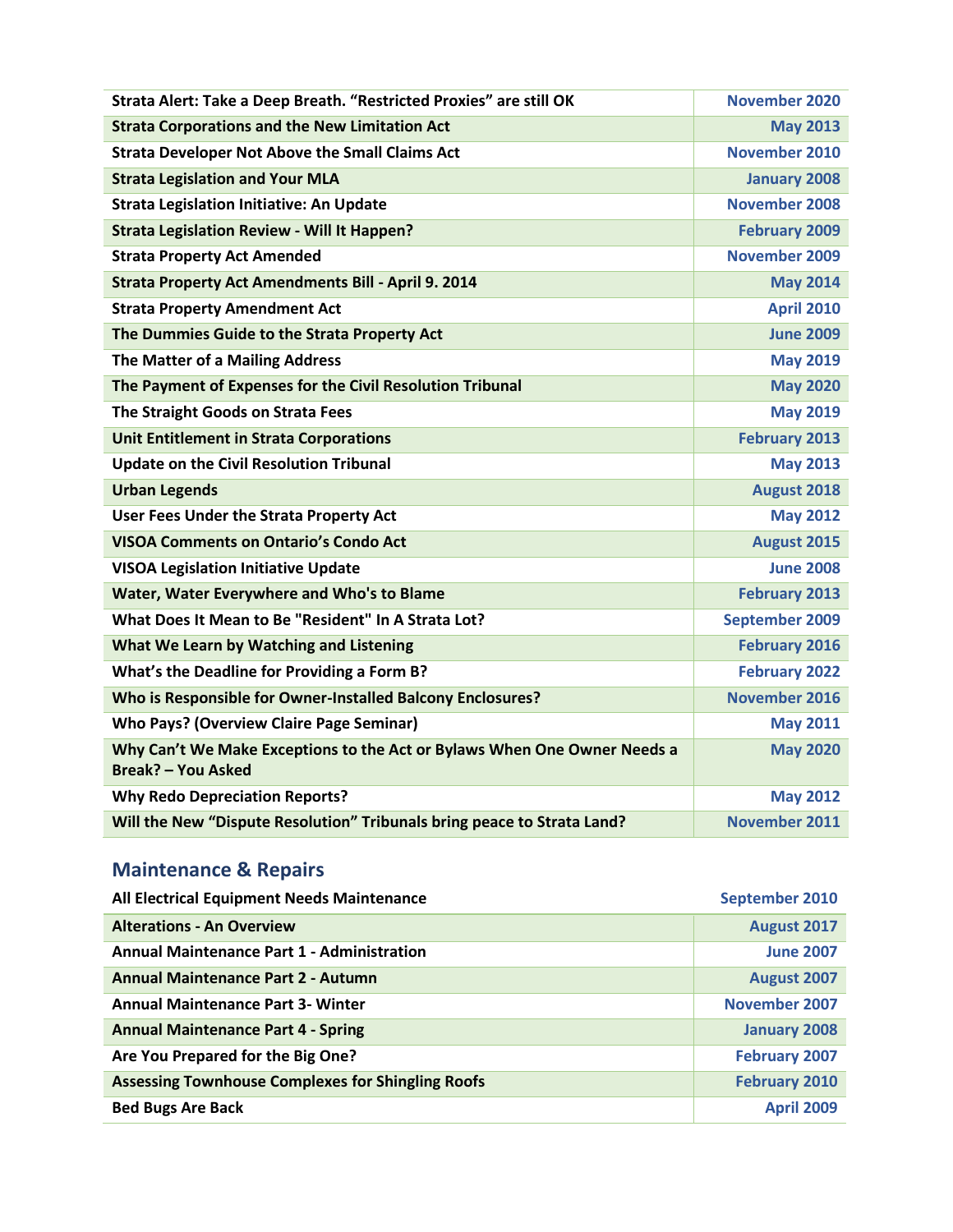| <b>Broken Windows Theory</b>                                                                                   | <b>November 2012</b>  |
|----------------------------------------------------------------------------------------------------------------|-----------------------|
| <b>Building Plans and Drawings</b>                                                                             | <b>February 2006</b>  |
| <b>Can I Spend the Money?</b>                                                                                  | November 2021         |
| Can You Smell Your Neighbour's Laundry?                                                                        | <b>February 2022</b>  |
| <b>Care and Maintenance of Your Water Distribution System</b>                                                  | <b>November 2016</b>  |
| <b>Carrying Out Repairs</b>                                                                                    | September 2010        |
| <b>Charging for Charging (Electric Car Plug-Ins)</b>                                                           | September 2009        |
| <b>City Stormwater Billing Policy vs Strata Property Act</b>                                                   | <b>February 2017</b>  |
| <b>Condo Flooding Liability 101</b>                                                                            | <b>August 2020</b>    |
| <b>Copper Pipes Are Not Forever</b>                                                                            | <b>November 2008</b>  |
| Depreciation Schedule Benefits - You Asked                                                                     | <b>January 2008</b>   |
| Dirty Dryer Vents #1 Cause of Household Fires                                                                  | <b>February 2013</b>  |
| "Do It Yourself" Maintenance Tasks - You Asked                                                                 | <b>February 2013</b>  |
| Don't Forget Your Roof                                                                                         | <b>November 2011</b>  |
| Dryer Vents - Who Pays? - You Asked                                                                            | August 2007           |
| <b>Gambling with Deferred Maintenance - Food for Thought</b>                                                   | <b>May 2015</b>       |
| <b>Green Corner - An Accidental Binner</b>                                                                     | September 2010        |
| <b>Green Corner: Things Get Stormy Over Stormwater</b>                                                         | <b>February 2014</b>  |
| HOA Lawsuit, Deferred Maintenance Make These North Myrtle Beach Condos a<br><b>Tough Sell (South Carolina)</b> | <b>November 2019</b>  |
| Home Renovation Tax Credit for Common Property                                                                 | <b>April 2009</b>     |
| How much should a council supervise contractors? - You Asked                                                   | August 2013           |
| How Should We Handle Walkway Repairs?                                                                          | <b>September 2010</b> |
| How to Choose the Perfect Paint Colour for your Home                                                           | <b>May 2021</b>       |
| Is the Construction Management Approach Right for Your Strata?                                                 | <b>May 2017</b>       |
| Is the Strata Responsible to Repaint? - You Asked                                                              | <b>February 2022</b>  |
| <b>Money Down the Drain</b>                                                                                    | <b>May 2016</b>       |
| My experience with reserve fund studies                                                                        | <b>February 2012</b>  |
| <b>Painting Exterior Stucco Surfaces</b>                                                                       | <b>January 2008</b>   |
| <b>Parking Lot Pollution</b>                                                                                   | <b>September 2009</b> |
| Perimeter Drains - Maintenance is Essential! (Letter to Editor)                                                | <b>February 2014</b>  |
| <b>Power Smart Changes</b>                                                                                     | <b>November 2012</b>  |
| Preparing for the future: Depreciation Reports under the SPA                                                   | <b>February 2012</b>  |
| Preventative Maintenance - Who Is Responsible?                                                                 | <b>February 2010</b>  |
| <b>Preventing Clothes Dryer Fires</b>                                                                          | <b>November 2006</b>  |
| Repairing Common Property Without Permission - You Asked                                                       | <b>June 2009</b>      |
| <b>Risk Management - Vacation Time</b>                                                                         | <b>April 2008</b>     |
| Re-Roof - Now or Later?                                                                                        | <b>May 2021</b>       |
| <b>Roofs and Gutters</b>                                                                                       | November 2010         |
| Saving Time and Money - Interior Painting and Maintenance Tips for Stratas                                     | November 2021         |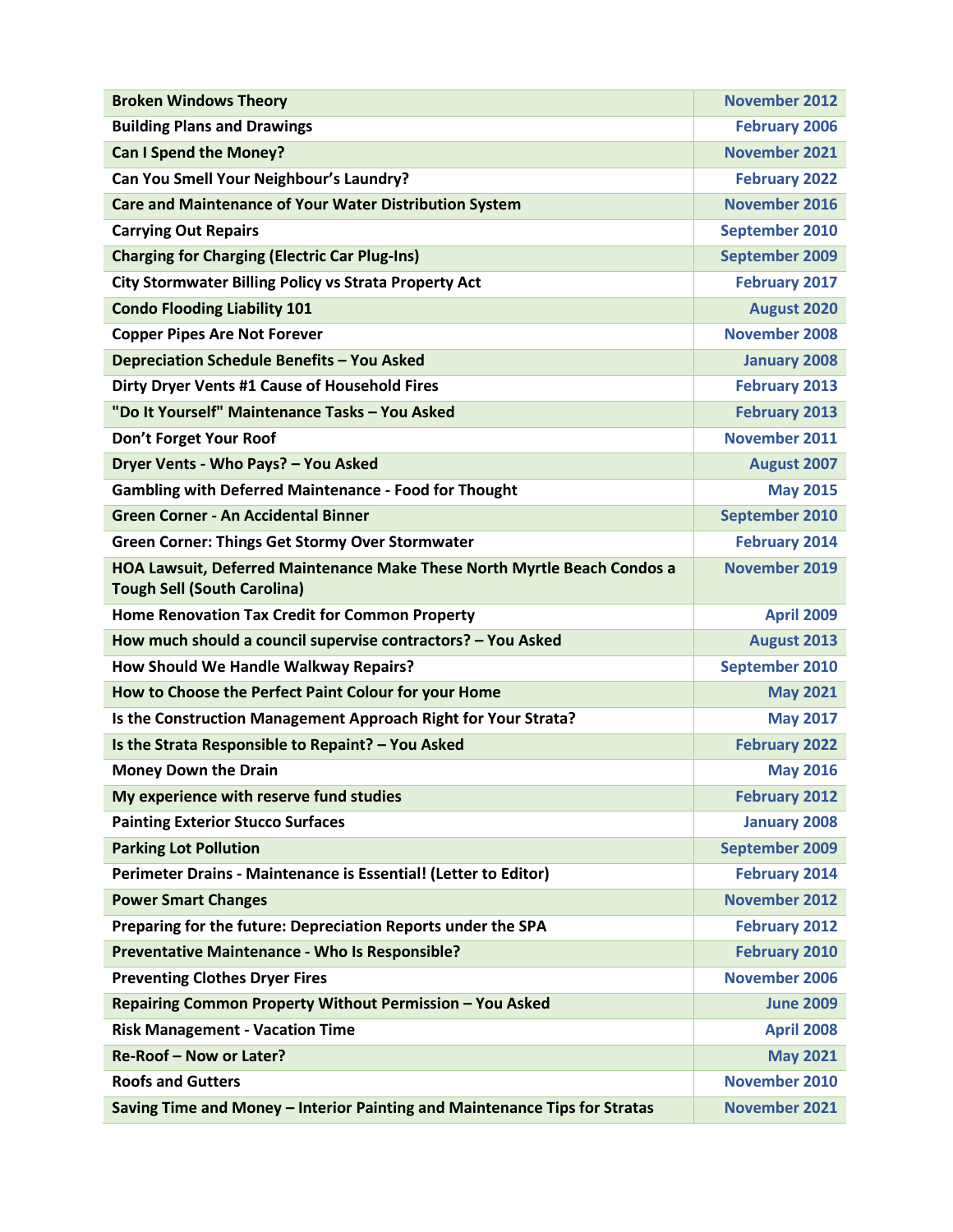| Should We Employ an Owner as A Handyman?                                    | <b>June 2007</b>      |
|-----------------------------------------------------------------------------|-----------------------|
| <b>Strata Alert: Provincial Response to Strata Insurance Crisis</b>         | <b>August 2020</b>    |
| <b>Strata Maintenance Financing: A Viable Option for Funding Shortfalls</b> | August 2013           |
| <b>Strata Property - Home or Investment? Part 1</b>                         | <b>April 2006</b>     |
| <b>Strata Property - Home or Investment? Part 2</b>                         | <b>May 2006</b>       |
| <b>Strata Strategies - Annual Maintenance Plans</b>                         | <b>February 2009</b>  |
| <b>Strata Strategies - On My Soapbox</b>                                    | <b>April 2009</b>     |
| <b>Strata Strategies - On My Soapbox</b>                                    | <b>February 2019</b>  |
| <b>Strata Strategies #15 - Security and Safety</b>                          | <b>April 2007</b>     |
| The Challenges of Managing a Distressed Property                            | <b>May 2020</b>       |
| The Green Corner - Spend Less on Water                                      | <b>June 2009</b>      |
| The Hydro Two-Step                                                          | <b>April 2009</b>     |
| The Roof: Universal Common Property                                         | <b>June 2008</b>      |
| The Roof: Universal Common Property - Part 2                                | <b>September 2008</b> |
| <b>The Strata Insurance Crisis</b>                                          | <b>May 2020</b>       |
| Top 5 Things Every Strata Should Know about Heat Pumps                      | <b>February 2022</b>  |
| <b>Two Court Cases Affecting BC Strata Owners</b>                           | <b>February 2015</b>  |
| <b>Understanding WorkSafe in your Strata Corporation</b>                    | <b>May 2015</b>       |
| <b>Videos and Bulletins Offer Maintenance for Multi-Unit Buildings</b>      | August 2015           |
| <b>Water Issues</b>                                                         | <b>February 2011</b>  |
| We All Need Professional Help                                               | November 2010         |
| <b>We All Need Professional Help</b>                                        | <b>February 2019</b>  |
| <b>What a Snow Job</b>                                                      | November 2017         |
| What is Council's Authority under SPA s.98 Emergency Repairs?               | <b>February 2018</b>  |
| What to Do About Cracks in the Floor - You Asked                            | <b>May 2016</b>       |
| When Must the Strata Pay to Repair Damage to Strata Lot?                    | <b>February 2009</b>  |
| Who is Responsible? A Condo Toilet Overflows                                | <b>November 2020</b>  |
| Who is Responsible for Garage and Front Door Locks?                         | <b>November 2018</b>  |
| Who is Responsible for Leak? - You Asked                                    | <b>May 2018</b>       |
| Who is Responsible for Owner-Installed Balcony Enclosures?                  | November 2016         |
| Who is Responsible for Repairing Skylights?                                 | <b>November 2014</b>  |
| Who Pays for Water Damage in a Strata Lot?                                  | <b>May 2020</b>       |
| <b>Who Pays for Windows?</b>                                                | August 2006           |
| <b>Who Pays for Unauthorized Inspections?</b>                               | August 2011           |
| Who Should Maintain Dryer Vents and Hot Water Tanks?                        | <b>November 2014</b>  |
| Who to Consult for Remediation - Architect or an Engineer?                  | <b>April 2008</b>     |
| Whose Pipe is it Anyway?                                                    | <b>May 2021</b>       |
| <b>Why Redo Depreciation Reports?</b>                                       | <b>May 2012</b>       |
| <b>Why Sign an Indemnity Agreement?</b>                                     | <b>November 2014</b>  |
| <b>Windows Are Not Clear</b>                                                | November 2009         |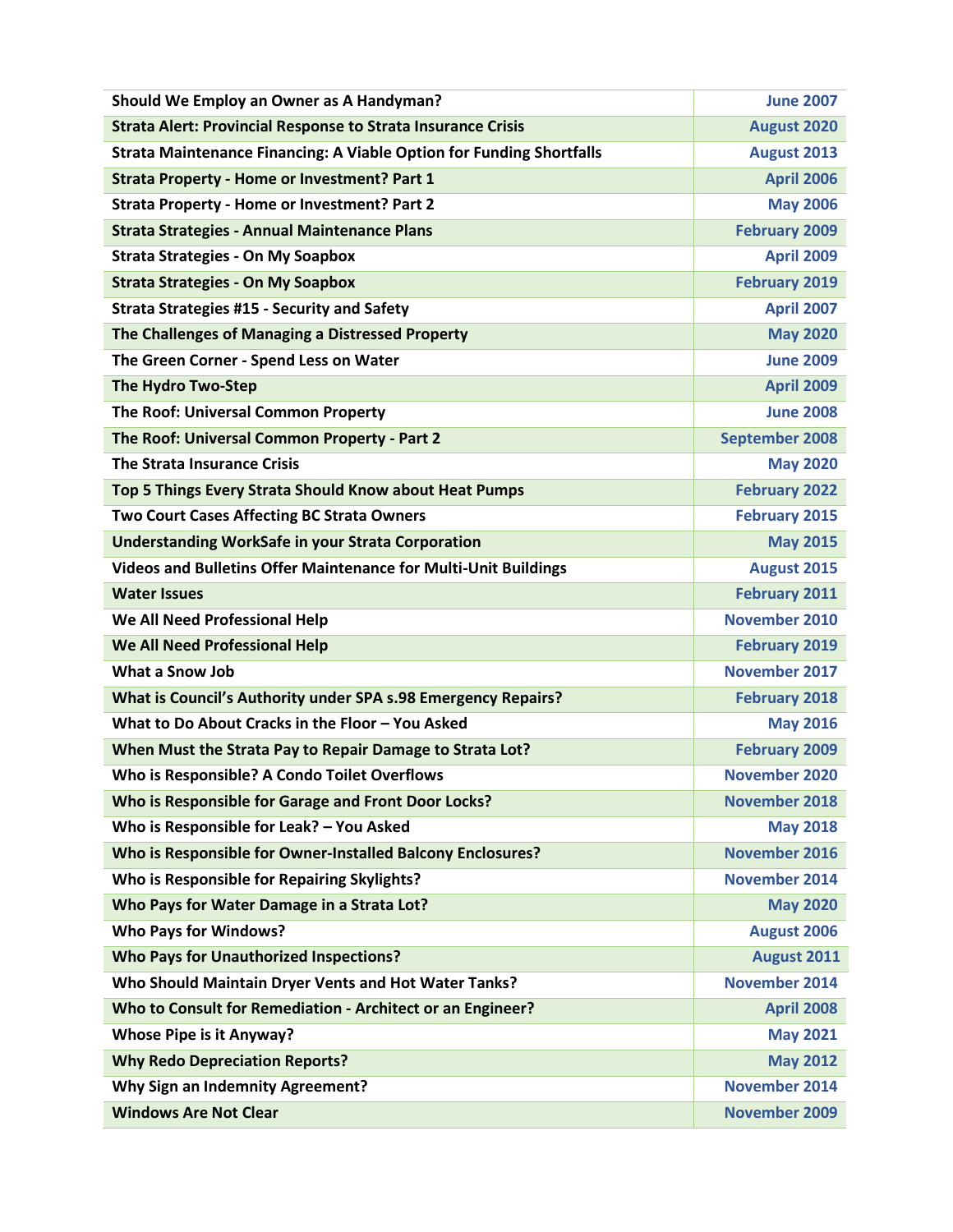| You Have Your DR? Great! Now Where is Your Plan, MAM? | <b>November 2014</b> |
|-------------------------------------------------------|----------------------|
|-------------------------------------------------------|----------------------|

# <span id="page-12-0"></span>**Management Companies**

| Annual Audit by Property Manager - You Asked                    | <b>February 2013</b>  |
|-----------------------------------------------------------------|-----------------------|
| Can the Strata Property Manager Overrule the Council?           | <b>June 2008</b>      |
| Do You Need a Strata Manager?                                   | <b>November 2013</b>  |
| <b>Essential Strata Documents Needed for the Sale of a Unit</b> | <b>May 2020</b>       |
| Hiring a Strata Manager - You Asked                             | <b>May 2014</b>       |
| How to Run a Strata Corporation in the Midst of a Pandemic      | <b>May 2020</b>       |
| <b>How Will RESA Affect Strata Management Contracts?</b>        | <b>February 2006</b>  |
| <b>Hutton Condominium Services Reprimanded</b>                  | <b>January 2008</b>   |
| Is Your Strata Agent the Final Authority?                       | <b>May 2006</b>       |
| <b>Island Strata Property Managers Disciplined</b>              | <b>September 2008</b> |
| Licensing of Strata Managers - Boon or Boondoggle?              | <b>November 2009</b>  |
| <b>New Disclosure Form for Strata Management Companies</b>      | <b>May 2021</b>       |
| <b>Pitfalls in Strata Management Contracts</b>                  | <b>June 2007</b>      |
| <b>RESA - The Cost of Management Services</b>                   | <b>April 2006</b>     |
| <b>Selecting a Strata Management Company</b>                    | <b>May 2012</b>       |
| <b>Service Agreement Deadline Extended</b>                      | <b>February 2007</b>  |
| Strata Managers - The Good, The Bad, the Ugly                   | August 2014           |
| <b>Strata Property Agents of BC (SPABC) Recent Developments</b> | November 2011         |
| <b>Strata Service Contracts</b>                                 | August 2006           |
| The Challenges of Managing a Distressed Property                | <b>May 2020</b>       |
| <b>The New Strata Management Contract</b>                       | <b>November 2007</b>  |
| <b>Understanding Your Strata Manager's Scope of Authority</b>   | August 2015           |
| Use Same Lawyer as Management Company?                          | <b>April 2008</b>     |
| <b>VISOA vs The Strata Managers</b>                             | <b>February 2014</b>  |
| Why You Can't Find a Strata Property Manager                    | <b>February 2022</b>  |

# <span id="page-12-1"></span>**Meetings**

| Accentuating the Positive - President's Message                      | <b>February 2021</b> |
|----------------------------------------------------------------------|----------------------|
| Disruptive Owners at AGMs - What's a Strata to Do?                   | <b>May 2020</b>      |
| Meeting Procedure Under the Strata Property Act                      | <b>February 2020</b> |
| Electronic Attendance at Strata Property Meetings (COVID - 19) Order | <b>May 2020</b>      |
| Is an owner with unpaid fines eligible to vote? - You Asked          | <b>February 2021</b> |
| <b>Managing a Strata During a Pandemic</b>                           | <b>February 2021</b> |
| <b>Proxy Farming - You Asked</b>                                     | <b>November 2021</b> |
| Should We Have Rules of Order in Our Bylaws? Which Ones?             | August 2020          |
| Strata Alert: Take a Deep Breath. "Restricted Proxies" are still OK  | November 2020        |
| <b>Webinars are the New Seminars</b>                                 | <b>May 2020</b>      |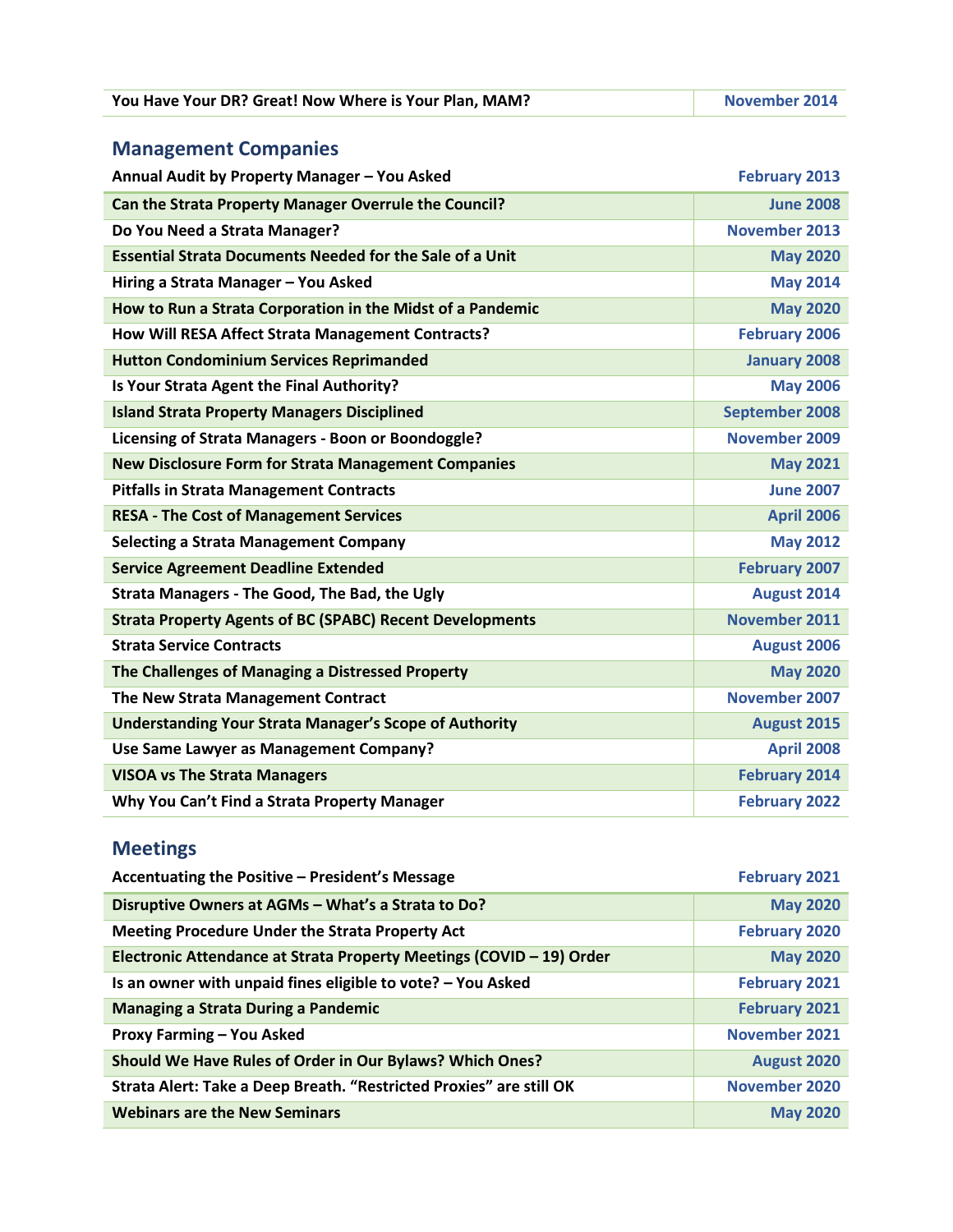### <span id="page-13-0"></span>**Rentals/Short term Rentals**

| Airbnb (in Ontario) is Back! So Quickly Too!                                                  | <b>August 2020</b> |
|-----------------------------------------------------------------------------------------------|--------------------|
| Can Stratas Ban or Regulate Short Term Type Rentals - You Asked                               | <b>August 2019</b> |
| Is it Worth it to Buy a Condo in Canada Anymore? New Book Warns of Risk of<br><b>Collapse</b> | November 2019      |
| <b>Strata Change to Help Availability of Long-Term Rentals</b>                                | <b>August 2018</b> |

## <span id="page-13-1"></span>**Safety & Security**

| Are You Prepared for the Big One?                                                                       | <b>February 2007</b> |
|---------------------------------------------------------------------------------------------------------|----------------------|
| <b>Burglar Courtesy Will Cost You</b>                                                                   | <b>April 2010</b>    |
| <b>Cameras and Security in Your Building</b>                                                            | <b>May 2011</b>      |
| <b>Community Safety - What is CPTED</b>                                                                 | August 2019          |
| Dirty Dryer Vents #1 Cause of Household Fires                                                           | <b>February 2013</b> |
| <b>Fire Safety and Fire Prevention</b>                                                                  | <b>January 2008</b>  |
| Fresh Air Can Reduce the Spread of COVID-19                                                             | <b>May 2021</b>      |
| Here's Why Homeowners Shouldn't Rely on E-Voting for HOA Elections                                      | <b>February 2020</b> |
| <b>Looking Out For Your Neighbours</b>                                                                  | August 2006          |
| Now for the Elephant in the Room: Growing Older in Your Condo                                           | <b>November 2019</b> |
| <b>Post-Disaster Training Now Available Online</b>                                                      | <b>February 2022</b> |
| <b>Preventing Clothes Dryer Fires</b>                                                                   | <b>November 2006</b> |
| <b>Strata Corporations and Vaccine Passports</b>                                                        | November 2021        |
| <b>Strata Fire Safety and Savings</b>                                                                   | <b>June 2009</b>     |
| Strata KeyBox - Innovation, Security, Safety & Security                                                 | <b>June 2008</b>     |
| <b>Strata Privacy Dispute: Tenant Loses Fight to Install Security Camera in Door</b><br><b>Peephole</b> | August 2020          |
| <b>Strata Strategies #15 - Security and Safety</b>                                                      | <b>April 2007</b>    |
| <b>StrataDocs online - Victoria Real Estate Board</b>                                                   | <b>April 2008</b>    |
| <b>Who's Parking in Your Visitors Parking Stall?</b>                                                    | August 2007          |

#### <span id="page-13-2"></span>**Strata Councils**

| A Successful Strata Council                                           | <b>April 2007</b>     |
|-----------------------------------------------------------------------|-----------------------|
| <b>Age Bylaws - What's New</b>                                        | <b>August 2011</b>    |
| And the Academy Award goes to Your Strata Council?                    | <b>February 2014</b>  |
| Appointing an Administrator Under the Strata Property Act             | <b>April 2009</b>     |
| <b>Approving Annual Budget</b>                                        | <b>September 2008</b> |
| Are You Finding Council Meetings Frustrating?                         | <b>May 2012</b>       |
| <b>Buying A Condominium</b>                                           | <b>February 2010</b>  |
| <b>Can A Council Member Assign A Proxy for Council Meetings?</b>      | <b>August 2011</b>    |
| Can Government Actions That Involve Stratas Help the Rental Shortage? | <b>February 2019</b>  |
| CAN STRATA FEE INCREASES BE PASSED ON TO TENANTS? - You Asked         | <b>May 2015</b>       |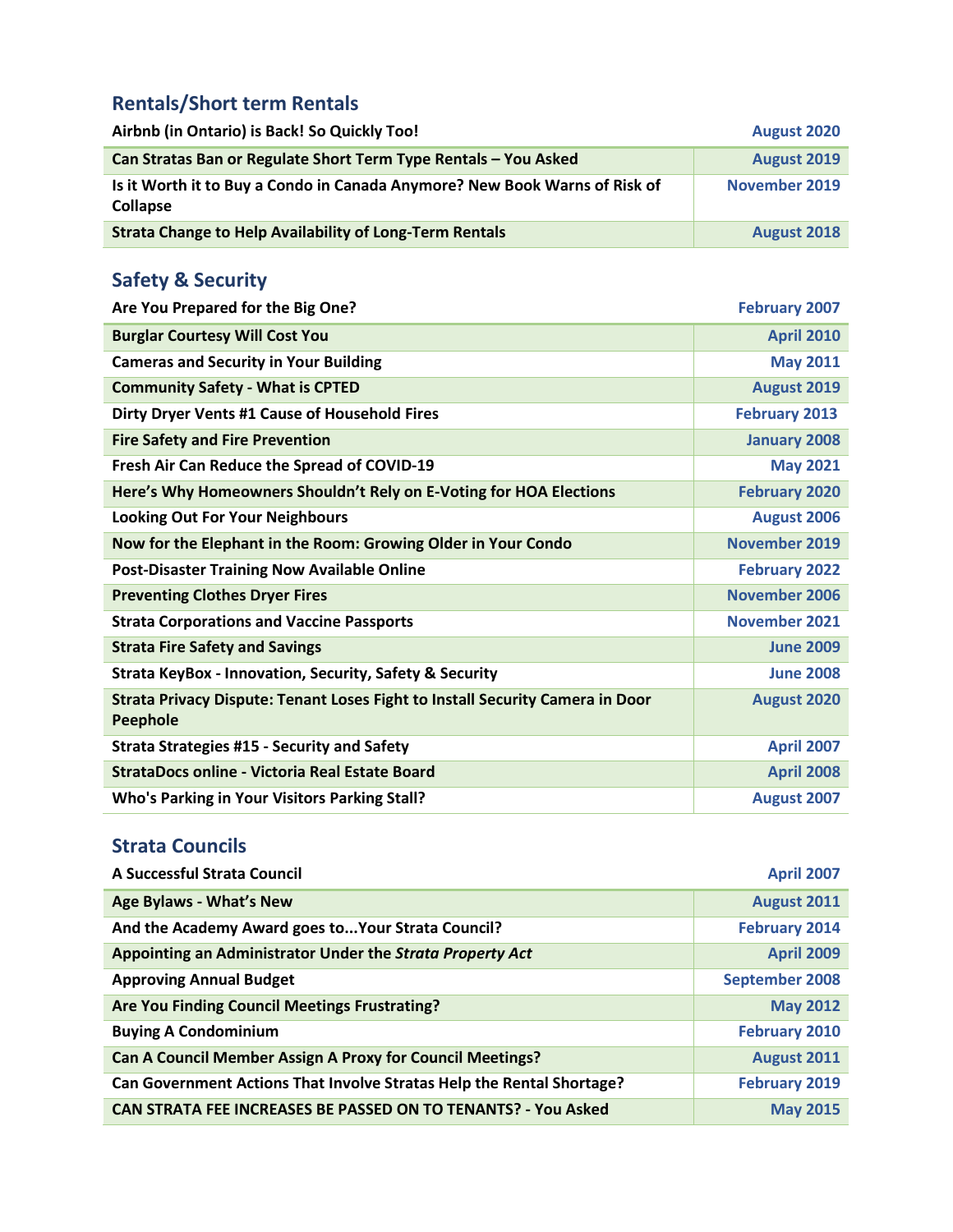| Can the Strata Agent (Manager) Chair the A.G.M.?                        | <b>September 2010</b> |
|-------------------------------------------------------------------------|-----------------------|
| <b>Can Council Members Get Paid?</b>                                    | <b>February 2021</b>  |
| Can the Strata Property Manager Overrule the Council?                   | <b>June 2008</b>      |
| <b>Cautionary Tales - (Reviewing Contracts)</b>                         | <b>May 2006</b>       |
| <b>Chairing General Meetings</b>                                        | August 2006           |
| <b>Changes to Common Property</b>                                       | <b>November 2016</b>  |
| <b>Charging for Charging (Electric Car Plug-Ins)</b>                    | <b>September 2009</b> |
| (Choosing Depreciation Report options) - You Asked                      | <b>November 2013</b>  |
| <b>City Stormwater Billing Policy vs Strata Property Act</b>            | <b>February 2017</b>  |
| <b>Civil Resolution Tribunal Update</b>                                 | <b>May 2014</b>       |
| Civil Resolution Tribunal Update, January 2015                          | <b>February 2015</b>  |
| <b>Collecting Fines - What Are the Options?</b>                         | <b>January 2008</b>   |
| <b>Collecting Unpaid Strata Fees</b>                                    | November 2010         |
| <b>Communicating with Difficult People AKA 'Strata Council Bullies'</b> | <b>November 2020</b>  |
| Community Association issueswhere did everything go?                    | August 2014           |
| <b>Condominium Authority of Ontario</b>                                 | August 2020           |
| Condominium Law - Election of Council                                   | <b>November 2020</b>  |
| Decision, Decisions, Decisionsat the Strata Council Level               | August 2017           |
| <b>Defamation: Condos Must Protect the Reputation of Directors</b>      | August 2017           |
| Dealing with Bullies - Some Lifelong Lessons                            | <b>February 2020</b>  |
| Disruptive Owners at AGMs - What's a Strata to Do?                      | <b>May 2020</b>       |
| Do You Know Where Your Reserve Funds Are Tonight?                       | <b>September 2008</b> |
| Do You Recognize Any of These People?                                   | <b>May 2011</b>       |
| <b>Document Retention Guide</b>                                         | <b>August 2011</b>    |
| <b>Electing A Strata Council</b>                                        | <b>September 2010</b> |
| <b>Election of Council (partial article, Pg. 6)</b>                     | <b>August 2019</b>    |
| <b>Electing Council Members - A Majority Vote Is Not Required</b>       | November 2016         |
| Electric Vehicles Are Here - Is Your Strata Ready?                      | <b>November 2013</b>  |
| <b>Essential Strata Documents Needed for the Sale of a Unit</b>         | <b>May 2020</b>       |
| Fines and Due Process - An Analysis of S.135                            | <b>February 2017</b>  |
| From Water-Waster to Water-Wise                                         | <b>May 2019</b>       |
| <b>Getting Strata Information on the Web (Useful Websites)</b>          | <b>April 2007</b>     |
| <b>Ghost Council Members</b>                                            | <b>February 2016</b>  |
| <b>Google Mail for Stratas</b>                                          | <b>November 2013</b>  |
| <b>Guide Dogs and Service Animals in Strata Corporations</b>            | <b>May 2015</b>       |
| <b>HANDLING COMPLAINTS - You Asked</b>                                  | <b>May 2019</b>       |
| <b>Handling Nuisance Records Requests Under Section 36 SPA</b>          | <b>November 2017</b>  |
| <b>Home Renovation Tax Credit for Common Property</b>                   | <b>February 2010</b>  |
| How an Operating Cost Audit Can Lower Fees                              | <b>June 2007</b>      |
| How Can We Fill Council Positions as Owners Age?                        | <b>August 2011</b>    |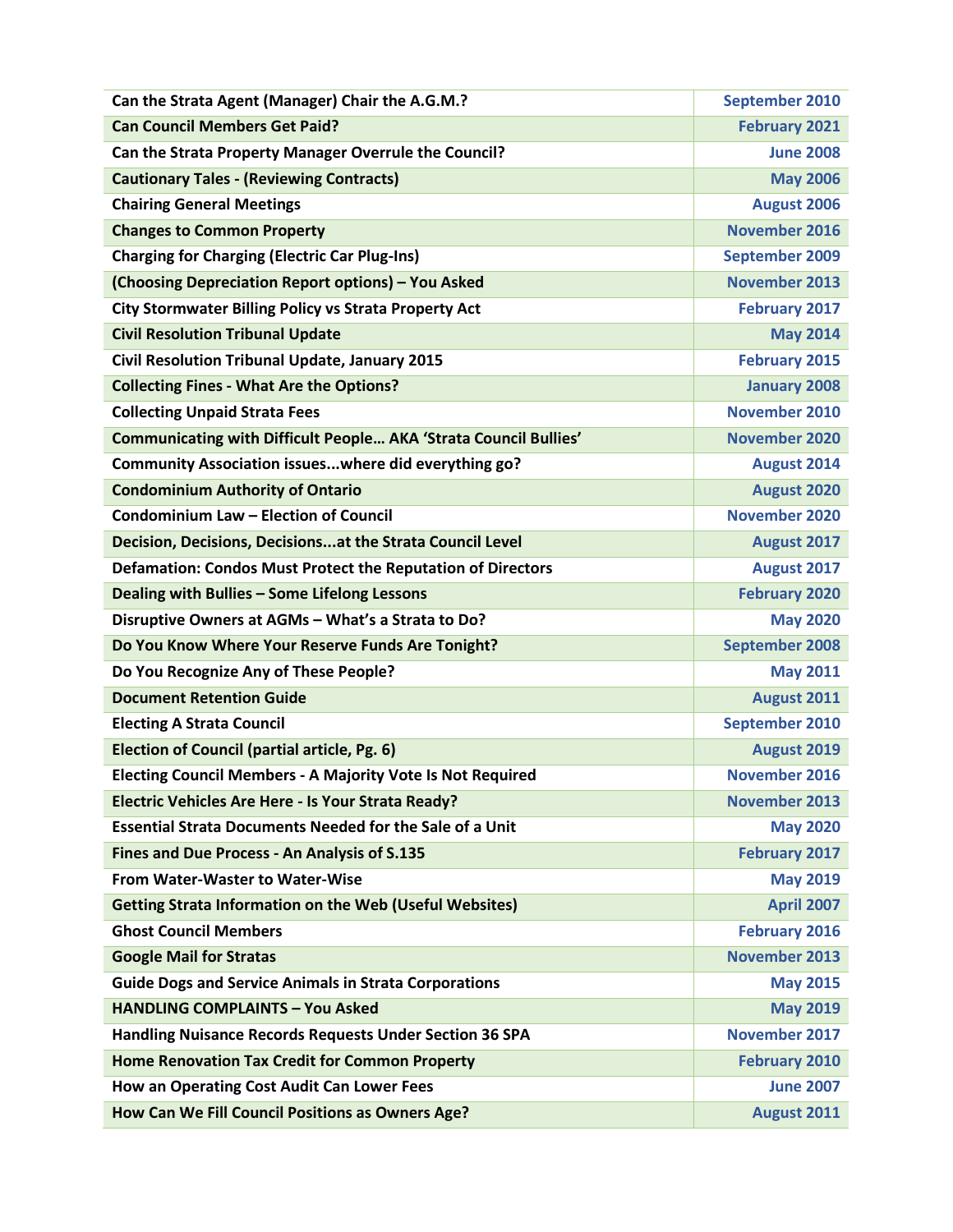| How Does One Apply for An Administrator?                                    | <b>April 2009</b>     |
|-----------------------------------------------------------------------------|-----------------------|
| <b>How Many Details in Council Meeting Minutes?</b>                         | <b>August 2011</b>    |
| How much should a council supervise contractors? - You Asked                | August 2013           |
| <b>How Tall is Your Fence?</b>                                              | <b>November 2020</b>  |
| How to Communicate with Your Residents: Best Practices, Tips and Strategies | <b>May 2016</b>       |
| <b>How to Conduct a Council Hearing</b>                                     | <b>February 2019</b>  |
| How to conduct a secret ballot?                                             | August 2011           |
| <b>HOW TO ELECT A STRATA COUNCIL? - You Asked</b>                           | <b>May-2015</b>       |
| How to Get Fellow Councillors to Follow The SPA?                            | <b>February 2017</b>  |
| <b>How to Handle Hardship Rental Requests</b>                               | November 2011         |
| How to handle proxy appointment when the owner is present?                  | <b>February 2014</b>  |
| How to Select Ideal HOA, Condo, Co-op Board Candidates                      | August-2019           |
| How Well Does VISOA Take Care of its Members?                               | <b>June 2009</b>      |
| <b>Information - Misinformation - Disinformation</b>                        | <b>September 2010</b> |
| <b>Insist on Democracy</b>                                                  | <b>May 2011</b>       |
| <b>Instruction Guides in Need of Updating</b>                               | <b>February 2010</b>  |
| Is It A Condominium or A Strata?                                            | September 2009        |
| Is It Legal to Solicit Proxies from Owners?                                 | <b>February 2007</b>  |
| Is Your Strata Agent the final Authority?                                   | <b>May 2006</b>       |
| Land Title Filings for Self-Managed Strata Corporations                     | <b>May 2015</b>       |
| Land Title Searches of The Common Property                                  | <b>November 2010</b>  |
| Late Strata Fee Fines "Illegal"?                                            | <b>February 2011</b>  |
| Lessons Learned as A Strata Administrator                                   | <b>February 2009</b>  |
| <b>Lessons We Have Learned</b>                                              | <b>November 2011</b>  |
| Liens under the Strata Property Act                                         | <b>November 2011</b>  |
| <b>Listen Up, Small Stratas</b>                                             | <b>February 2013</b>  |
| Manager or Administrator? - You Asked                                       | <b>August 2012</b>    |
| <b>Meeting Procedure Under the Strata Property Act</b>                      | August 2016           |
| Must Owners Provide a Key of Their Unit to Council? - You Asked             | <b>August 2012</b>    |
| <b>My Year on Strata Council</b>                                            | <b>September 2009</b> |
| <b>National Volunteer Week</b>                                              | <b>April 2008</b>     |
| <b>Nuts and Bolts of Strata Council</b>                                     | <b>August 2011</b>    |
| <b>Obtaining Access to Strata Corporation Documents</b>                     | <b>September 2008</b> |
| <b>Parking in Strata Corporations</b>                                       | August 2012           |
| Pet-Friendly Housing - A Guide to Strata Councils                           | <b>November 2015</b>  |
| <b>Privacy Matters - Use of Drones for Real Estate Listings</b>             | August 2017           |
| <b>Profiles of a Successful Strata Council</b>                              | <b>May 2012</b>       |
| <b>Proxies for Council Meetings</b>                                         | <b>February 2018</b>  |
| PTSD - Post Traumatic Strata Disorder                                       | <b>August 2016</b>    |
| <b>Public Consultation on Complex Stratas</b>                               | November 2016         |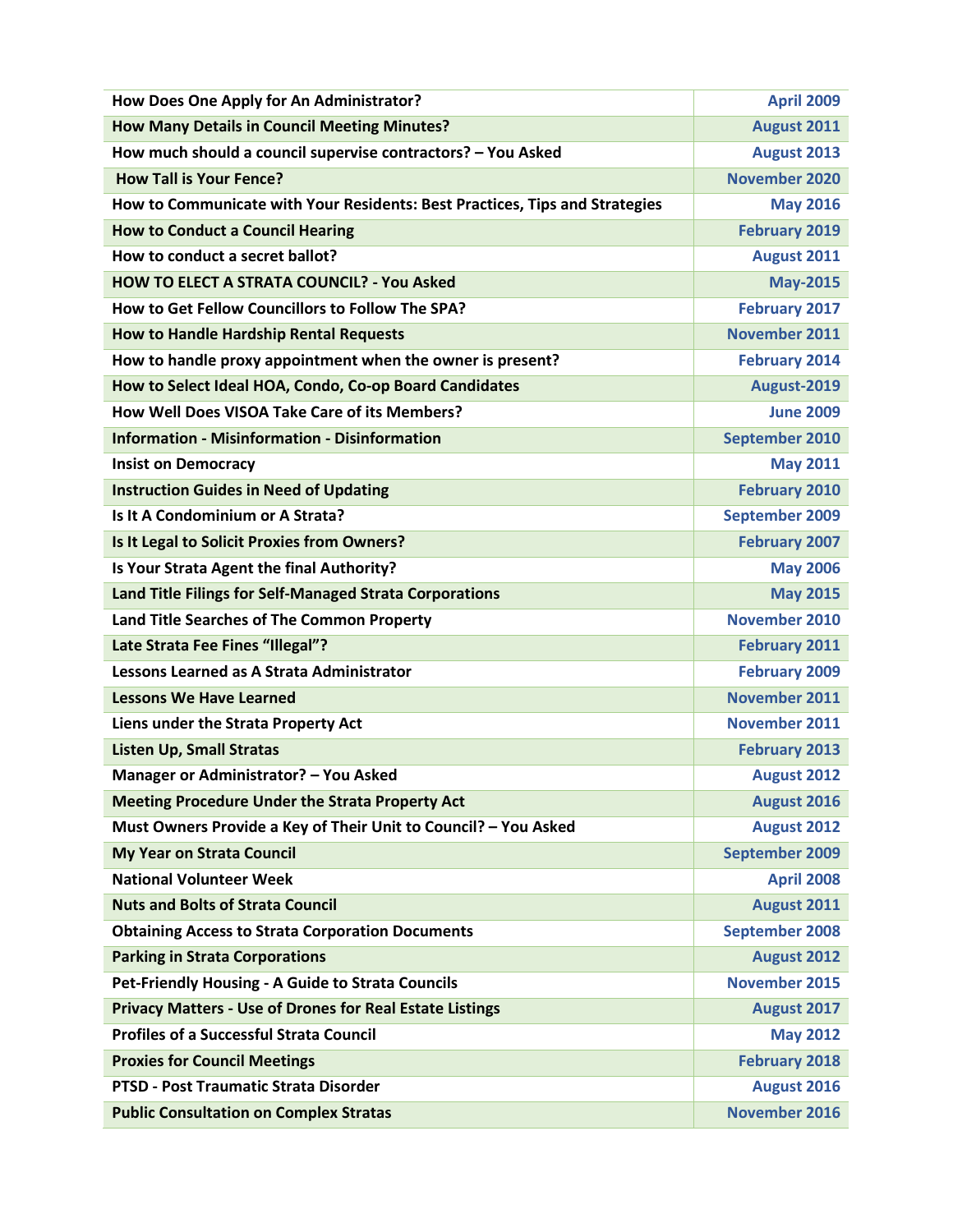| <b>Ramping Up Potential Costs for BC Strata Owners</b>              | <b>September 2008</b> |
|---------------------------------------------------------------------|-----------------------|
| <b>Realtor Documents</b>                                            | <b>February 2010</b>  |
| <b>Rentals to Family Members</b>                                    | <b>February 2016</b>  |
| <b>Renters under the Strata Property Act</b>                        | <b>February 2014</b>  |
| <b>Responsibilities of Strata Council</b>                           | <b>November 2007</b>  |
| <b>Running Meetings - Q &amp; A</b>                                 | <b>November 2009</b>  |
| Safe and Secure - Tips for Managing your Online Strata Account      | <b>May 2015</b>       |
| Should We Employ an Owner As A Handyman?                            | <b>June 2007</b>      |
| <b>Should We Have A Depreciation Report Done?</b>                   | August 2011           |
| <b>Small Stratas - Big Problems</b>                                 | August 2011           |
| So You're On Strata Council, Now What?                              | <b>February 2010</b>  |
| Some Issues Surrounding the Rental of Strata Lots                   | <b>February 2009</b>  |
| <b>SPA Instruction Guides</b>                                       | <b>November 2008</b>  |
| <b>Strata - Document Retention Guide</b>                            | <b>February 2015</b>  |
| <b>Strata Alphabet Soup</b>                                         | August 2013           |
| Strata Alert: Take a Deep Breath. "Restricted Proxies" are still OK | <b>November 2020</b>  |
| <b>Strata Bullies - What to Do?</b>                                 | <b>February 2016</b>  |
| <b>Strata Corporations and the Good Samaritans Act</b>              | August 2014           |
| <b>Strata Corporations and The Human Rights Code</b>                | <b>November 2008</b>  |
| <b>Strata Council Authority and Responsibility</b>                  | <b>June 2010</b>      |
| <b>Strata Council Meetings</b>                                      | <b>April 2006</b>     |
| <b>Strata Council Member Liability</b>                              | <b>May 2011</b>       |
| <b>Strata Council Members' Statement of Principles</b>              | <b>June 2010</b>      |
| <b>Strata Councils Are Not Landlords</b>                            | <b>May 2006</b>       |
| <b>Strata KeyBox - Innovation, Security, Safety &amp; Security</b>  | <b>June 2008</b>      |
| <b>Strata Legislation Initiative: An Update</b>                     | <b>November 2008</b>  |
| <b>Strata Management</b>                                            | <b>June 2010</b>      |
| <b>Strata Properties and Earthquake Insurance</b>                   | August 2017           |
| <b>Strata Rentals - What are Your Thoughts?</b>                     | August 2017           |
| <b>Strata Support Team at Work</b>                                  | <b>February 2022</b>  |
| StrataDocs online - Victoria Real Estate Board                      | <b>April 2008</b>     |
| <b>Suggested Smoking Prohibition Bylaw</b>                          | <b>February 2017</b>  |
| <b>Ten Reason to Mediate</b>                                        | <b>August 2013</b>    |
| Ten reasons to get a strata website                                 | <b>February 2012</b>  |
| The Art of Compromise                                               | August 2016           |
| The Benefits of Periodic Bylaw Review                               | <b>November 2017</b>  |
| The CRT is Accepting Strata Claims for Early Intake                 | August 2016           |
| The Guided Pathway Approach to Justice                              | <b>May 2015</b>       |
| The More Things Change - You Asked                                  | <b>May 2018</b>       |
| The Who-How-When-Where of Hiring a Strata Manager                   | <b>May 2014</b>       |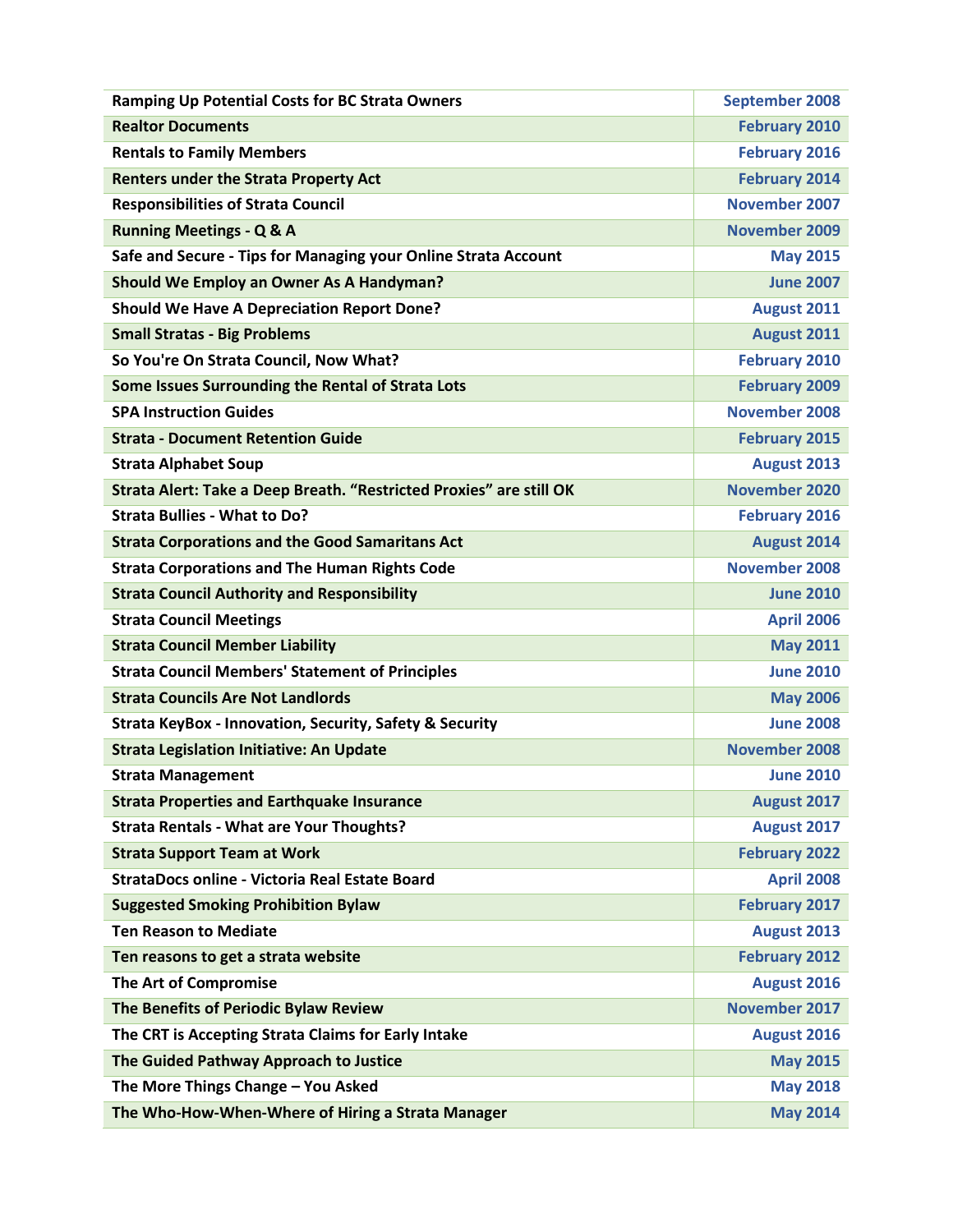| Think before You Hit Send; Council Members, Managers and Emails                           | <b>February 2014</b>  |
|-------------------------------------------------------------------------------------------|-----------------------|
| <b>Think Before You Speak</b>                                                             | <b>November 2021</b>  |
| <b>Thoughts on Short-Term Vacation Rentals</b>                                            | <b>November 2016</b>  |
| <b>Time Limits, Limitation Periods</b>                                                    | <b>May 2017</b>       |
| <b>Two Court Cases Affecting BC Strata Owners</b>                                         | <b>February 2015</b>  |
| <b>Update on the Civil Resolution Tribunal</b>                                            | <b>November 2014</b>  |
| <b>Urban Legends</b>                                                                      | <b>November 2008</b>  |
| Use Same Lawyer as Management Company?                                                    | <b>April 2008</b>     |
| Video Surveillance by Owners Within Strata Corporations                                   | August 2018           |
| <b>VISOA' First Workshop Program</b>                                                      | <b>February 2013</b>  |
| Voting: When Does 26% = 75%?                                                              | <b>February 2009</b>  |
| <b>We All Need Professional Help</b>                                                      | November 2010         |
| Weeding Through the Law: The Stoned, Cold Truth About Medical Marijuana                   | August 2017           |
| <b>Welcome to Prickly Terraces (Minutes)</b>                                              | <b>November 2013</b>  |
| <b>What Are the Rules for Automatic Debits?</b>                                           | <b>November 2014</b>  |
| <b>What Can You Ask of Your Strata Manager?</b>                                           | <b>May 2019</b>       |
| <b>What Costs Can a Strata Corporation Recoup?</b>                                        | <b>November 2007</b>  |
| What Does It Mean to Be "Resident" In A Strata Lot?                                       | <b>September 2009</b> |
| What is Keeping People from Serving on their Community Association Boards                 | <b>May 2015</b>       |
| <b>What to Do About Pot Smoking Neighbours?</b>                                           | <b>November 2014</b>  |
| When All Else Fails Call the Administrator!                                               | <b>May 2017</b>       |
| <b>Who Pays for Unauthorized Inspections?</b>                                             | August 2011           |
| Who Pays for What? Strata Unit Owner or Strata Corp?                                      | <b>April 2007</b>     |
| <b>Who Pays? (Overview Claire Page Seminar)</b>                                           | <b>May 2011</b>       |
| Why aren't calendar days the same as legal days?                                          | <b>November 2012</b>  |
| Why Every Strata Needs an Online Storage Solution for its Records and<br><b>Documents</b> | <b>November 2014</b>  |
| <b>Why Have A Strata Website?</b>                                                         | <b>February 2011</b>  |
| <b>Why Sign an Indemnity Agreement?</b>                                                   | <b>November 2014</b>  |
| Will the New "Dispute Resolution" Tribunals bring peace to Strata Land?                   | November 2011         |
| Word of Mouth in the 21st Century                                                         | <b>February 2018</b>  |
| Your AGM's Setting Counts - Member's Letter                                               | November 2006         |

#### <span id="page-17-0"></span>**Strata Owners**

| A Disaster Averted - A first-time home buyer's thank you to VISOA     | <b>February 2014</b> |
|-----------------------------------------------------------------------|----------------------|
| (About not enforcing bylaws and rules) – You Asked                    | <b>November 2013</b> |
| Access to Complaint Letters - You Asked                               | <b>February 2018</b> |
| BC Human Rights Tribunal Rules Strata Can't Ban Emotional Support Dog | August 2020          |
| <b>BC Recycling Regulation</b>                                        | <b>August 2012</b>   |
| <b>Buying A Condominium</b>                                           | February 2010        |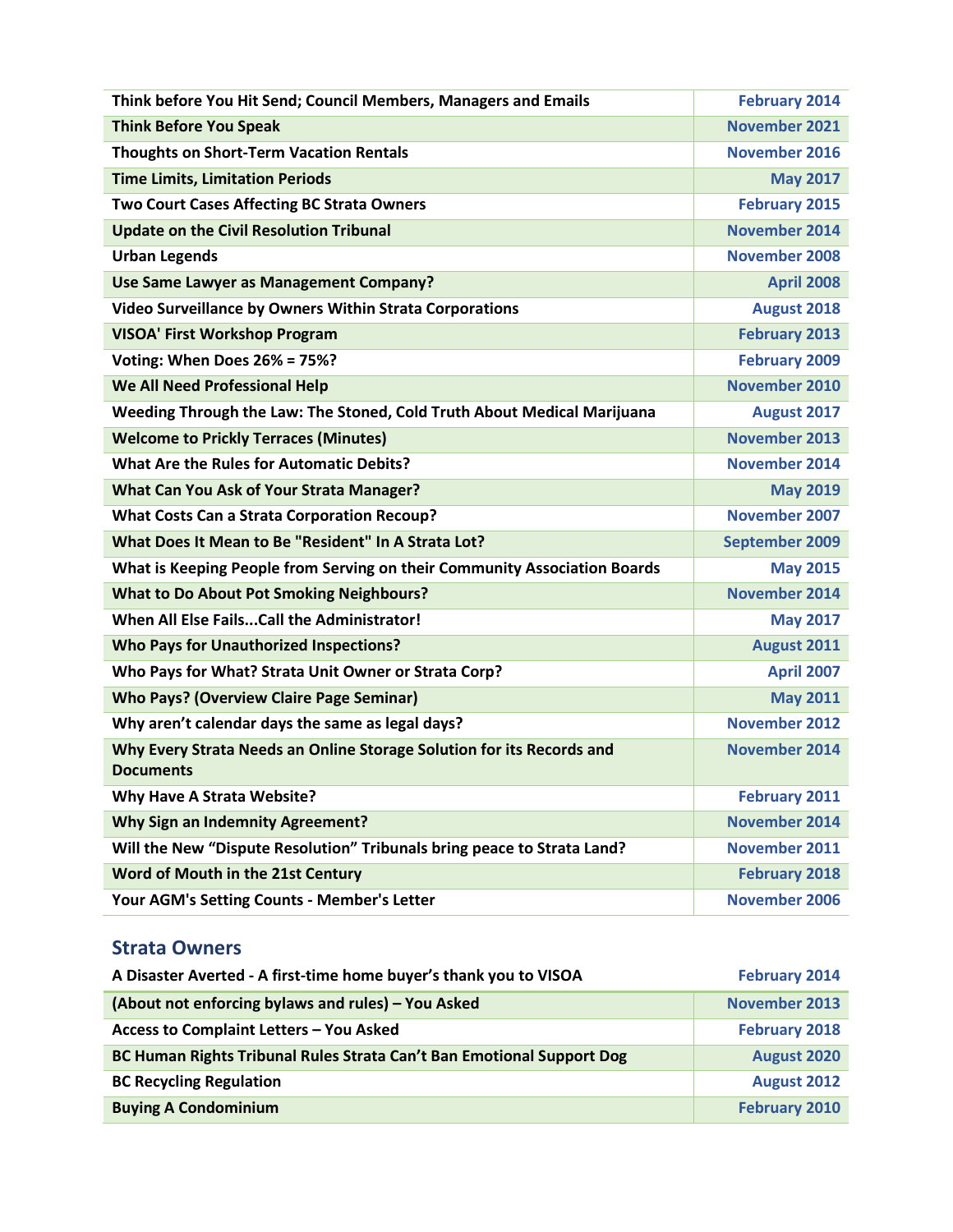| <b>Cohousing - Strata Ownership with a Twist</b>                                | <b>April 2008</b>     |
|---------------------------------------------------------------------------------|-----------------------|
| <b>Condo Flooding Liability 101</b>                                             | August 2020           |
| Condominium Authority of Ontario - A Model for BC to Follow?                    | <b>August 2020</b>    |
| Court Costs in Canada - You Asked                                               | August 2018           |
| <b>Dear Maclean's: Condo Hell?</b>                                              | August 2014           |
| Disruptive Owners at AGMs - What's a Strata to Do?                              | <b>May 2020</b>       |
| Do the Math - Condo Living is Not Cheap Living                                  | <b>February 2022</b>  |
| Do You Know What Air Bed & Breakfast Is?                                        | <b>May 2014</b>       |
| Do You Recognize Any of These People?                                           | <b>May 2011</b>       |
| <b>Essential Strata Documents Needed for the Sale of a Unit</b>                 | <b>May 2020</b>       |
| <b>From Water-Waster to Water-Wise</b>                                          | <b>May 2019</b>       |
| <b>Get It in Writing</b>                                                        | <b>June 2008</b>      |
| <b>HANDLING COMPLAINTS - You Asked</b>                                          | <b>May 2019</b>       |
| Harvey's Helpline Stories - A Typical Morning                                   | August 2016           |
| Home Renovation Tax Credit for Common Property                                  | <b>April 2009</b>     |
| <b>How Much Can A Strata Raise Fees?</b>                                        | <b>June 2010</b>      |
| <b>How Much Do You About Stratas?</b>                                           | <b>February 2019</b>  |
| How Well Does VISOA Take Care of its Members?                                   | <b>June 2009</b>      |
| <b>Information - Misinformation - Disinformation</b>                            | September 2010        |
| <b>Insist on Democracy</b>                                                      | <b>May 2011</b>       |
| <b>Insurance Appraisals: Insuring Your Property to Value</b>                    | <b>February 2015</b>  |
| <b>Introducing the Strata Forum</b>                                             | August 2017           |
| Is It A Condominium or A Strata?                                                | September 2009        |
| Is the Helpline Confidential? - You Asked                                       | <b>February 2012</b>  |
| It's Buyer Beware in Phased Strata Plans                                        | <b>April 2008</b>     |
| Know Your Rights as a Strata Owner                                              | November 2007         |
| Legal Issues for Buyers and Developers Of Pre-Sale Condos                       | <b>November 2009</b>  |
| <b>Lessons Learned as A Strata Administrator</b>                                | <b>February 2009</b>  |
| <b>Listen Up, Small Stratas</b>                                                 | <b>February 2013</b>  |
| <b>Must a Strata Admit Census Takers?</b>                                       | <b>May 2016</b>       |
| Must Owners Provide a Key of Their Unit to Council? - You Asked                 | <b>August 2012</b>    |
| <b>My Year on Strata Council</b>                                                | September 2009        |
| Nanaimo Senior Wins Fight Against Strata for Physical Disability Discrimination | <b>November 2020</b>  |
| <b>National Volunteer Week</b>                                                  | <b>April 2008</b>     |
| <b>Obtaining Access to Strata Corporation Documents</b>                         | <b>September 2008</b> |
| <b>Parking in Strata Corporations</b>                                           | August 2012           |
| Pre-Sales: Is What You See What You Get:                                        | <b>May 2019</b>       |
| <b>PTSD - Post Traumatic Strata Disorder</b>                                    | <b>August 2016</b>    |
| Right to Examine The Strata Corporation's Monthly Bank Statement                | <b>April 2007</b>     |
| <b>Resources for Frustrated Strata Owners</b>                                   | November 2010         |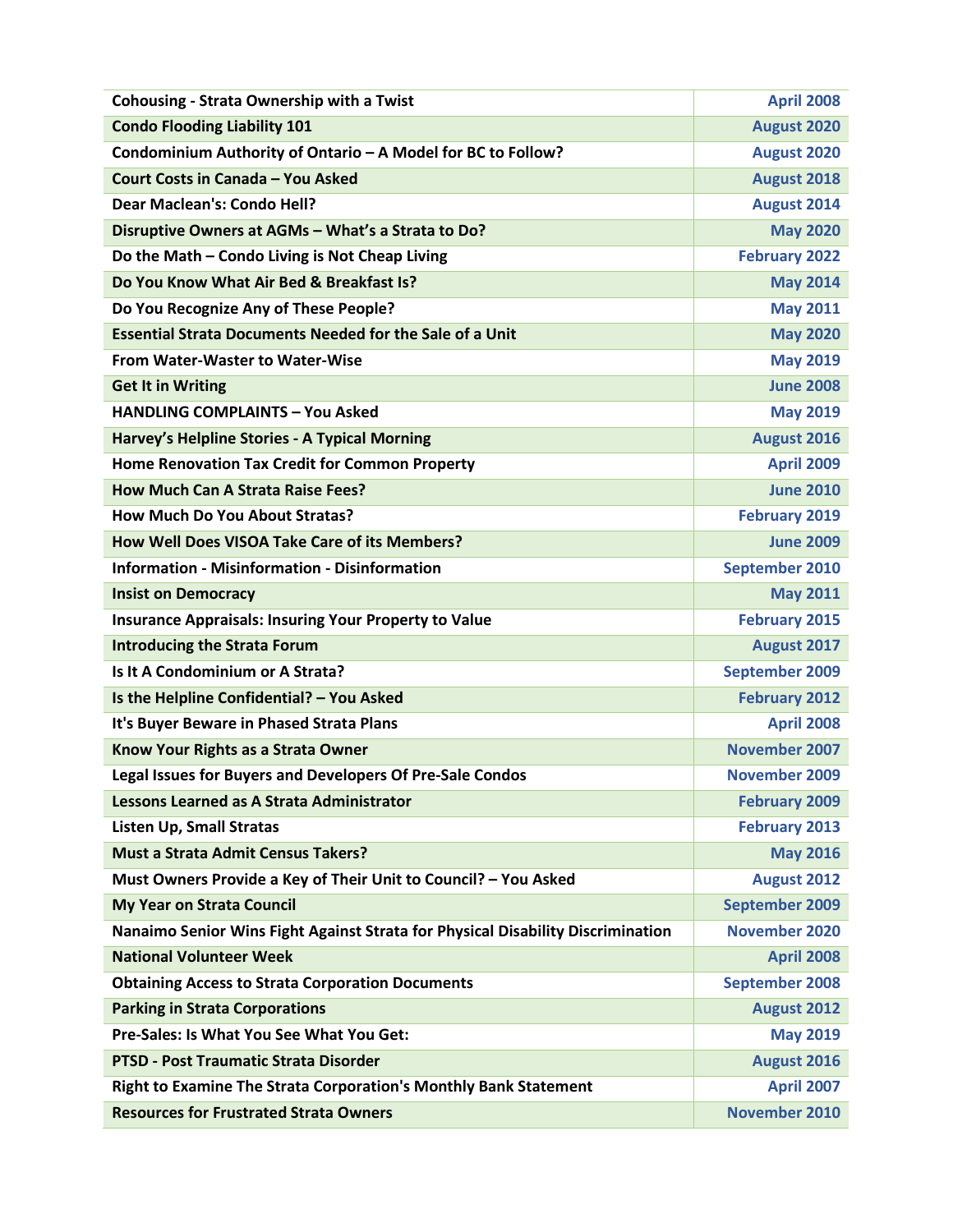| <b>Should Strata Owners Be Concerned About Title Fraud?</b>                                           | <b>September 2008</b> |
|-------------------------------------------------------------------------------------------------------|-----------------------|
| Since 1973 (History of VISOA)                                                                         | <b>April 2009</b>     |
| <b>Smoking and The Strata Corporation</b>                                                             | <b>June 2010</b>      |
| Some Issues Surrounding the Rental Of Strata Lots                                                     | <b>February 2009</b>  |
| Strata Alert: Canada is the Second Nation in the World to Legalize Marijuana                          | August 2018           |
| <b>Strata Alphabet Soup</b>                                                                           | August 2013           |
| <b>Strata Lot Purchaser's Sanity Test</b>                                                             | <b>February 2018</b>  |
| <b>Strata President is a Bully Who Manipulates and Intimidates Residents</b>                          | August 2020           |
| <b>Strata Support Team at Work</b>                                                                    | <b>February 2022</b>  |
| <b>Stratas by the Numbers</b>                                                                         | <b>May 2014</b>       |
| The Art of Compromise                                                                                 | August 2016           |
| The CRT is Accepting Strata Claims for Early Intake                                                   | August 2016           |
| Think before You Hit Send; Council Members, Managers and Emails                                       | <b>February 2014</b>  |
| <b>Thoughts on Short-Term Vacation Rentals</b>                                                        | November 2016         |
| <b>Urban Legends</b>                                                                                  | <b>November 2008</b>  |
| <b>VISOA Publications Go Digital</b>                                                                  | <b>February 2015</b>  |
| <b>Welcome to My Strata Home</b>                                                                      | <b>April 2010</b>     |
| <b>What Do I Do When I Disagree with Council Decisions?</b>                                           | <b>February 2009</b>  |
| <b>What Does Your VISOA Board Do?</b>                                                                 | <b>February 2016</b>  |
| <b>What is CMHC?</b>                                                                                  | August 2015           |
| What is Keeping People from Serving on their Community Association Boards                             | <b>May 2015</b>       |
| When Buying a Condo "Buyer Beware"  When Selling a Condo "Seller Beware"                              | <b>May 2014</b>       |
| Who Pays for Water Damage in a Strata Lot?                                                            | <b>May 2020</b>       |
| Why Can't We Make Exceptions to the Act or Bylaws When One Owner Needs a<br><b>Break? - You Asked</b> | <b>May 2020</b>       |
| Word of Mouth in the 21st Century                                                                     | <b>February 2018</b>  |
| <b>Working for Properly Built Homes</b>                                                               | <b>November 2014</b>  |

### <span id="page-19-0"></span>**You Asked**

| You Asked: About the New "Form B"                               | <b>May 2014</b>      |
|-----------------------------------------------------------------|----------------------|
| You Asked: About not enforcing bylaws and rules                 | <b>November 2013</b> |
| You Asked: Access to Complaint Letters                          | <b>February 2018</b> |
| You Asked: Annual Audit by Property Manager                     | <b>February 2013</b> |
| You Asked: Bylaw Complaints - is the complainant notified?      | <b>February 2016</b> |
| You Asked: Can Fines Be Deducted from Strata Fee Payments?      | <b>February 2011</b> |
| You Asked: Can stratas ban or regulate short term type rentals? | <b>August 2019</b>   |
| You Asked: Can you explain when to use SPA? Section 71?         | November 2020        |
| <b>You Asked: (Choosing Depreciation Report options)</b>        | <b>November 2013</b> |
| You Asked: Court Costs in Canada                                | <b>August 2018</b>   |
| <b>You Asked: Depreciation Schedule Benefits</b>                | <b>January 2008</b>  |